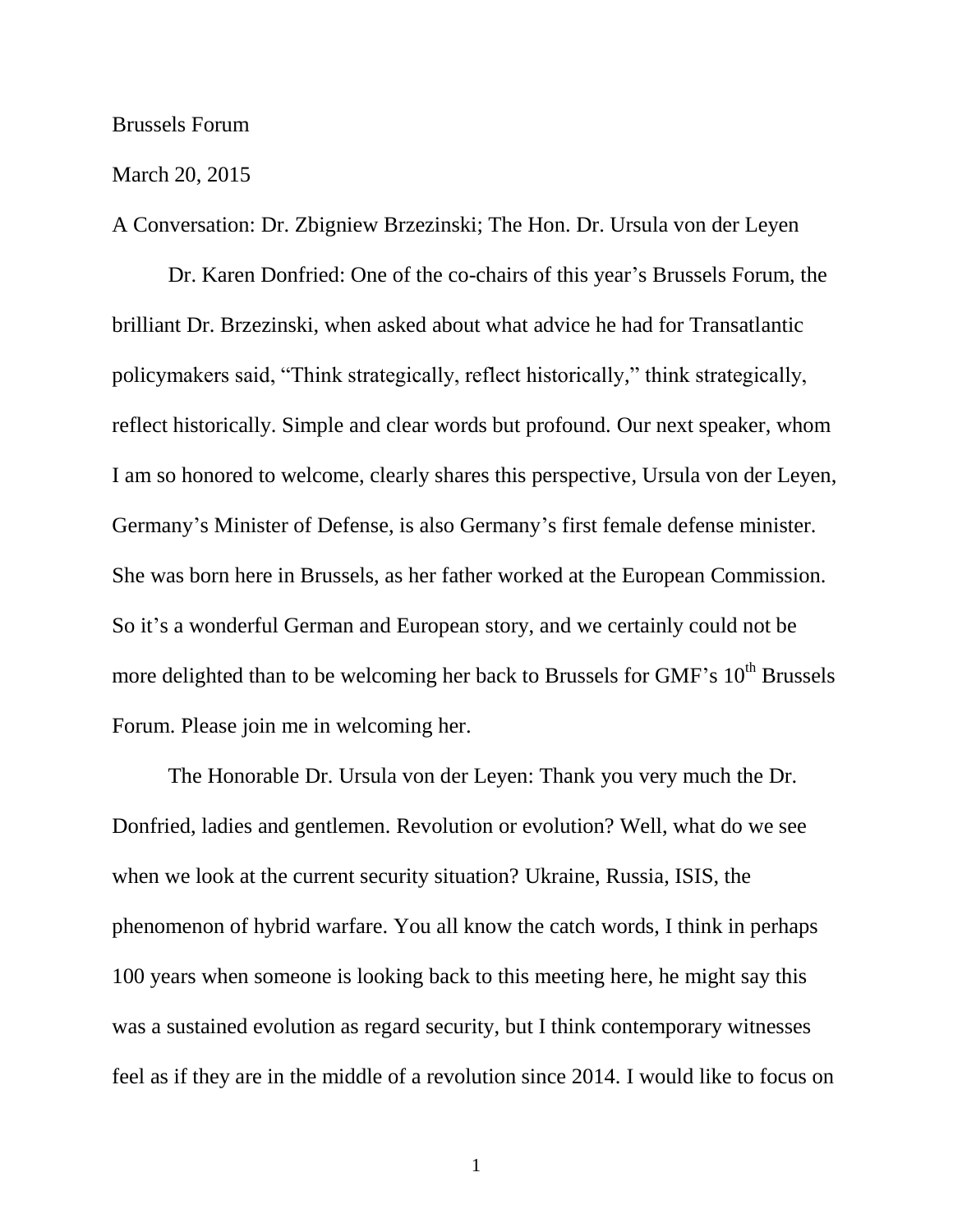four short points concerning evolution or revolution. The first one, of course, is hybrid warfare. Is it a new phenomenon or is it as old as the hills, as the IISS in London believes it to be? Covert operation, propaganda, economic pressure, subversion, may be that old, but the intensity, the orchestration, and the way in which hybrid strategies are applied to-date is new. And if you look at Russia and the Ukraine, apart from the serious breach of international law, there is a highly professional disinformation campaign finding its way deep into western media. And if you look at ISIS the propaganda is also finding its way deep into our western societies. We are the targets, we, the Western societies, societies that are based on freedom. Freedom of speech, freedom of religion, the rule of law, democracy, and therefore we have to find answers for ourselves, preferably in advance, in order to generate resilience. And this leads me to our second point. We need to strengthen partnerships. If we look at the European Union, NATO or the USCE, we have everything we need. Diplomacy, we have economic strength, a free press, an intense public debate and dialogue, we have military strength, a deterrence. If we look at NATO, we are doing our homework. With the Whales Summit, the alliance has made decisions, we are now working on the implementation, as you all know the bad words. It's a spearhead, logistic bases, the so called NfIU's, N-F-I-U's, the high readiness headquarters (inaudible). And if we look at the European Union, if there's one thing President Putin did not expect, it is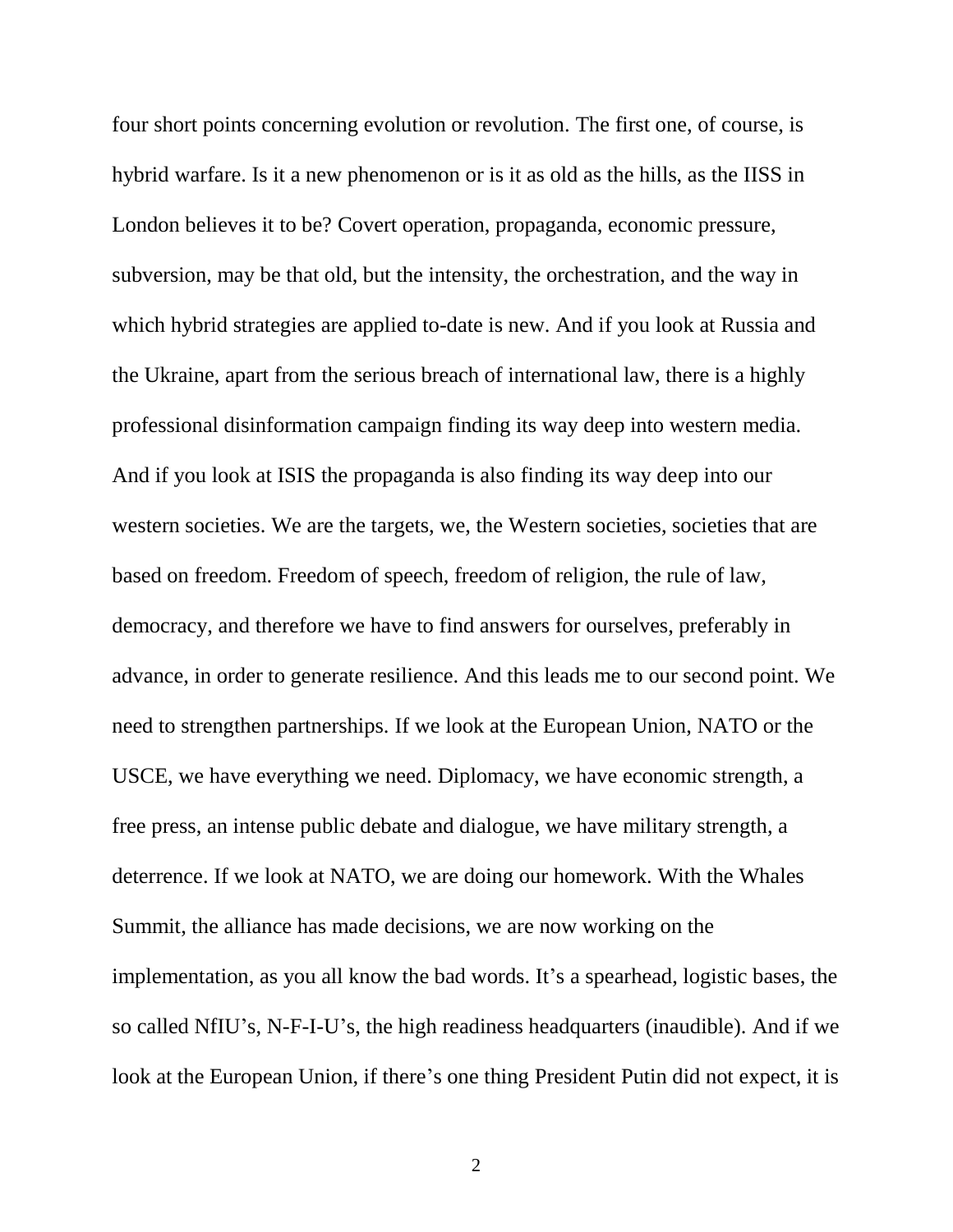the fact that the European Union is capable to act in unity. This was something he did not expect, and I'm proud, of course we have 28 very heterogeneous member states. But when it's getting serious we know what we stand up for. With the sung sanctions against Russia, the European Union holds a very strong economic tool in its hands. And here is economic power landing power to security matters. But I'm convinced, we have to go further. Europe will only stay politically relevant in future, if we are able to complement our economic power and our political influence with a truly coherent security and defense policy. I think the Treaty of Lisbon has a great deal of potential we just have to use it. And I want to underline that the times have passed in which there was a different difference between European and NATO thinking. The strengthening of the European defense capabilities strengthened both NATO and the European Union. And this leads me to my third point, the European Army, that has been discussed over the last couple of weeks. Well, John Klundeuger(phonetic), has cited an important long term goal, I think we have to set ourselves goals, even if it's still a very long way to go and we are at the beginning of this long way. But if we do not have goals we just take the European Union for granted, we criticize its bureaucracy, and there's a high, high risk to fall back to nationalism. I think we need goals because you just have to remember, the European Union has managed to realize the single market, the freedom of movement, the joint control of border, think of Schengen. A common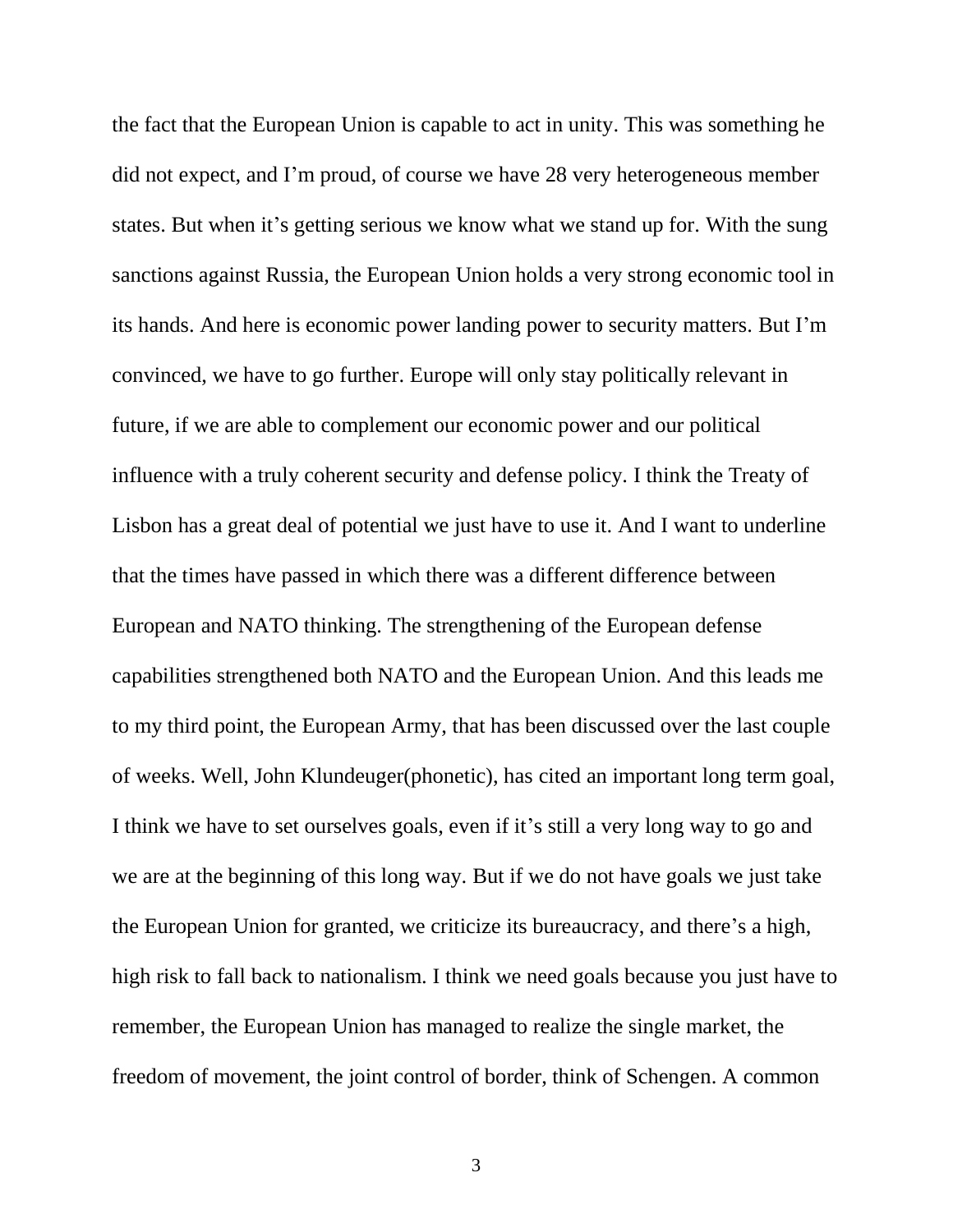currency, the euro. When I was born here in Brussels none of it was there, none of it. And therefore, I'm convinced that a European Army or a European Defense Union can be created as a logical consequence of European integration. I know that critics routinely object that a European Defense Union would threaten Transatlantic Corporation. I think the opposite is the case, our transatlantic partners rightly want us to do more on our own security. We need a strong European pillar within NATO. And therefore my fourth point, the practical consequences, for example, for the (inaudible). We have already taken steps into that direction. We have for example, the Franco-German brigade, which is now deployed in Mali. We have a permanent, permanent assignment of the Dutch airborne brigade to a German division. We have begun a close cooperation with Poland, my Polish colleague and me, we intend to place combat units under each other's command shortly. And please imagine ladies and gentlemen, 70 years after World War II, imagine a German combat unit under polish command and a polish combat unit under German command. I think this is a sign of deep trust among two neighbors who for centuries were separated by a gulf of enmity, and who are today united as friends. If it is true, to sum up, if it is true that Europe will only remain relevant if it progresses in the field of security and defense. If it is true that the United States expect a significant contribution to peace and stability from us. If it is true that in spite of all differences we have, Europe has more in common in the field of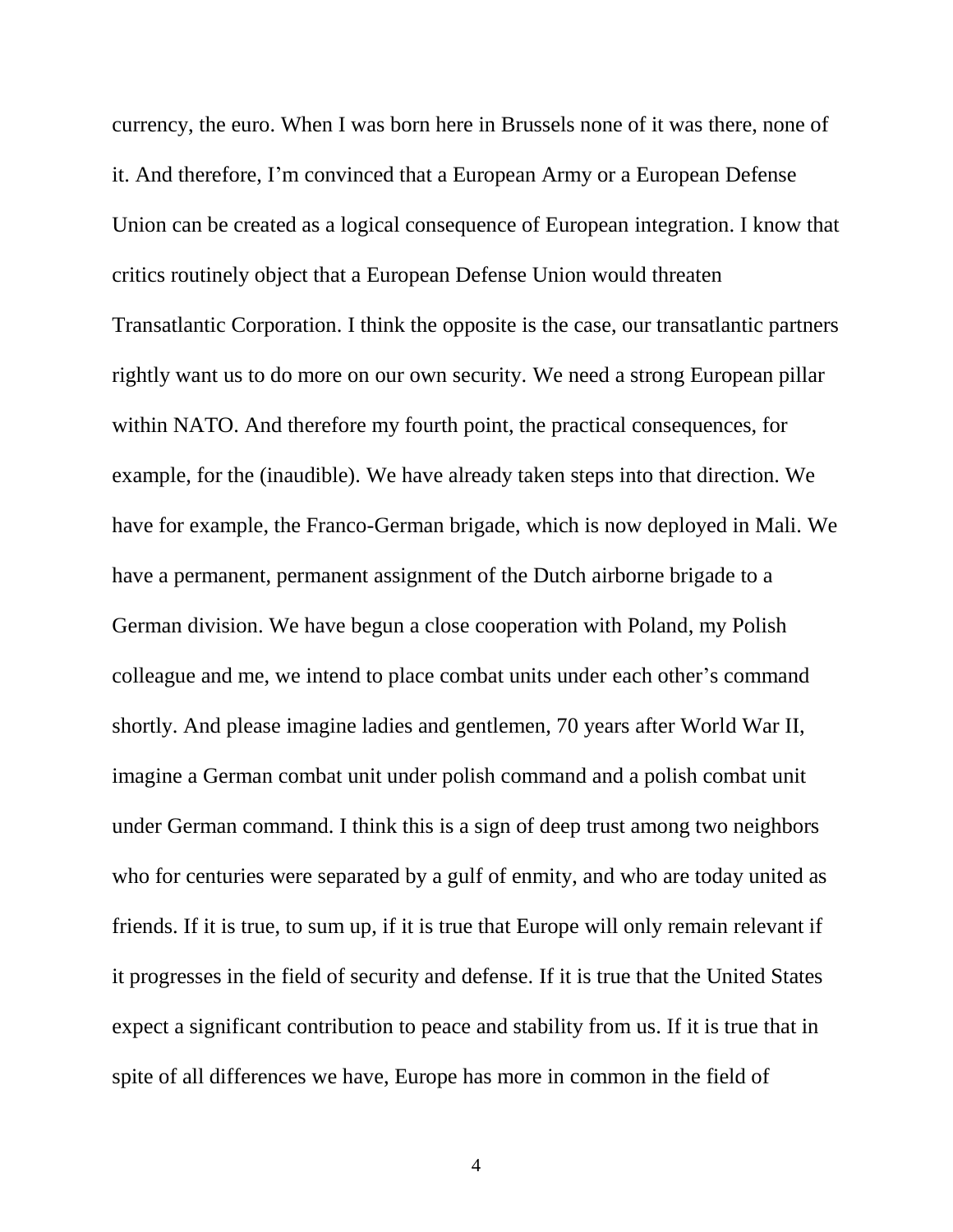security policy than not, then it is time to take the right steps now. And let me finish with a citation of Robert Schuman, the former French Foreign Minister, who said in 1950, "World peace cannot be safeguarded without the making of creative efforts proportionate to the dangers which threaten it," and because it's so beautiful in French and German too (speaking French and German). I'm convince the European army makes Europe stronger not weaker and it makes the transatlantic alliance stronger not weaker. Thank you so much.

Dr. Karen Donfried: Thank you so much Ms. von der Leyen it was wonderful to hear that rousing defense of further European integration particularly at this time of challenge, and I think, all of us, if the goal is to increase cooperation in Europe, increase transatlantic partnership that is a very good thing, and I'm going to invite you back to the stage and asked that you be joined by Dr. Brzezinski and I'm going to had the floor over to Steven Erlanger, of the New York Times.

Steven Erlanger: Thank you. Karen, is this live? (Inaudible). Someone take the left. (Inaudible) We have about half an hour, I mean time is quite short. So I'm going to get right to it, and I hope to leave a bit of time at the end for a few questions from the floor. The first thing in a way, Madam Minister, I'd like to ask you, we were at the Munich's Security Conference together, and a year ago President Gauck gave a speech that seem to imply that Germans were going to put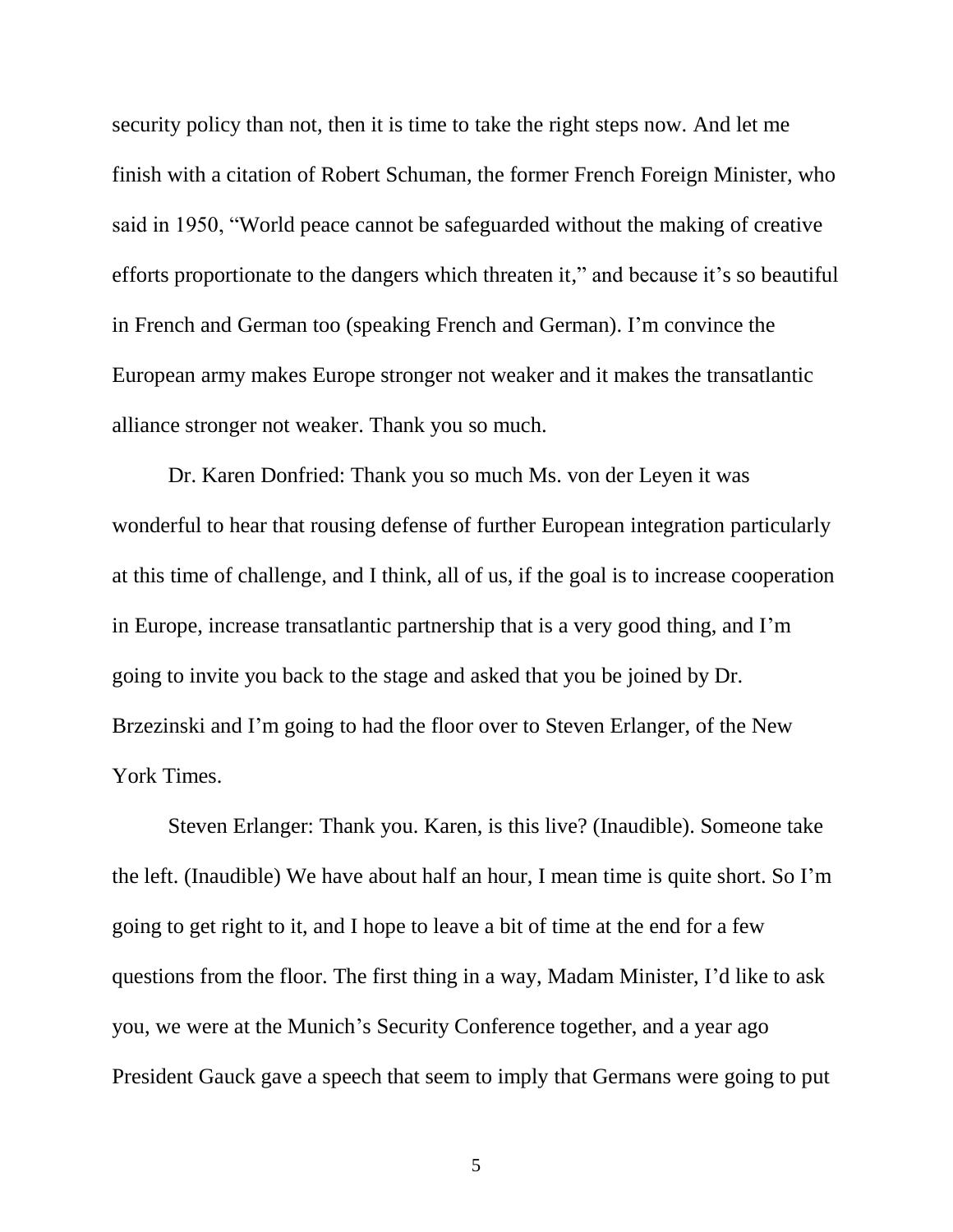more action behind their words and take a stronger leadership role even in defense. And you gave a speech fairly soon after that along the same lines. And one had the impression that you were told to hush a bit, that you were told you were leaning forward a little too far, and I was going to as you, because this year in Munich you came up with this phrase about leading from the middle, and for most people leading from the middle doesn't mean anything, I mean, you can push, you can shove, in the middle you sit between opposing forces rather than leading. So the first thing I was going to ask you is, is this an advance on German strategic thinking, what does it mean exactly?

The Honorable Dr. Ursula von der Leyen: Well, first of all in German the word leadership, Fuhrung, has a very ambivalent tone.

Steven Erlanger: I have a (German word) in my pocket.

The Honorable Dr. Ursula von der Leyen: Well, but out of our history, our dark history, it has a very ambivalent tone. And therefore Germany for a very long time shied away from the word "leadership" in German. But if you look at the economic and political weight our country has, we have right now the debate which is necessary — whether this leads to more responsibility to take over leadership — but what kind of leadership? A typical European leadership, the leading from the center, which means not just running ahead all by ourselves, ignoring what others want to do; not leading from behind by pushing everybody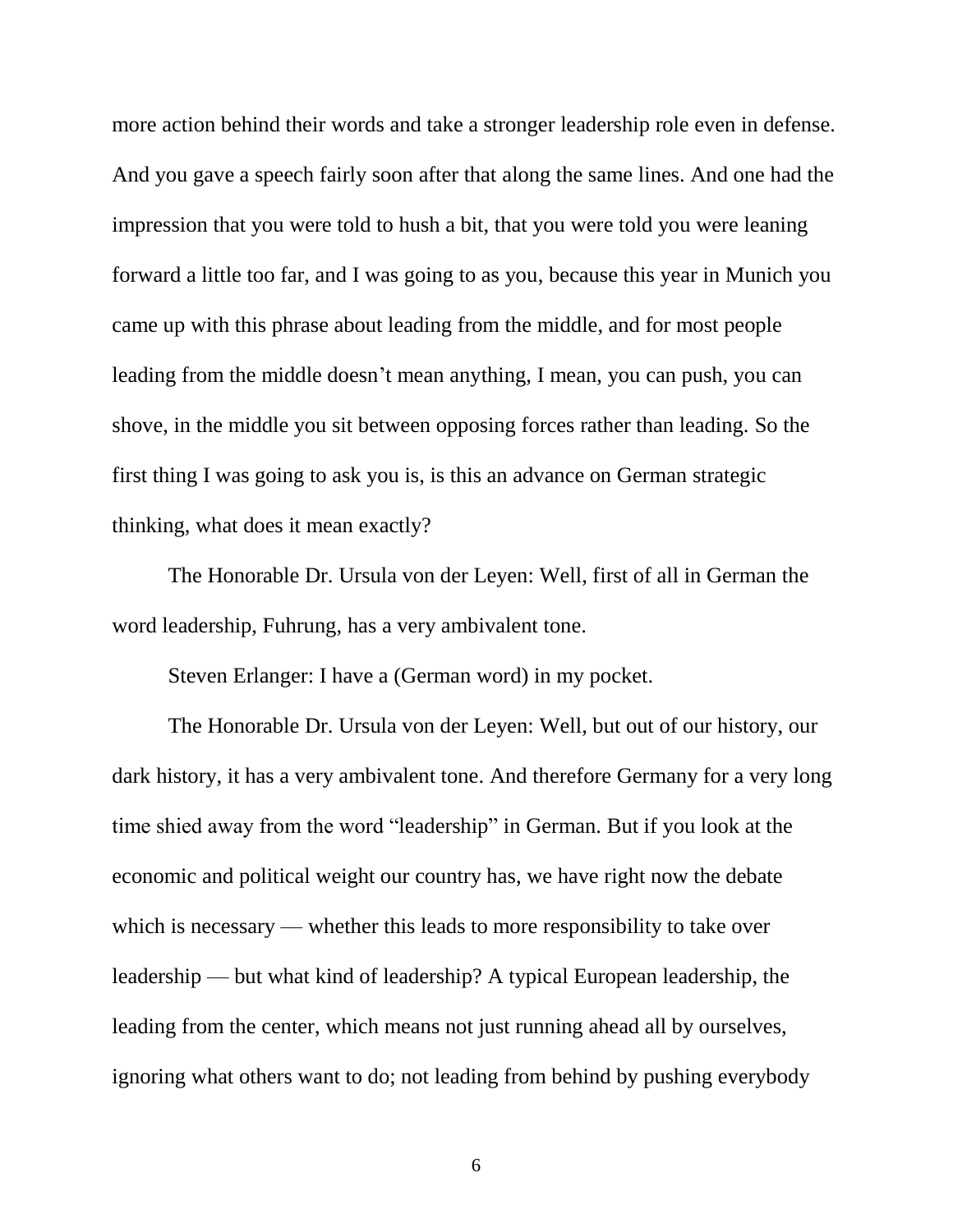ahead of us; but having the task to lead, but also to take all our partners and friends within Europe with us. With strong partnerships and just, this is very typical European; and I think because of our history, we know that we are responsible to take over leadership when it comes down to defend human rights, when it comes down to defend democracies, defended freedom. Because we know what happens if it's not there. But on the other hand, never, ever, all by ourselves, but always take the others along. That is typical (inaudible)  $-$ .

Mr. Steven Erlanger: Well, I mean, wasn't it an odd position, then, don't you think?, for — maybe it's because the French were weak and the Americans didn't care, and the British are in the middle of an election campaign — but to see Madam Merkel negotiating pretty much directly with Putin, was this kind of Germany you imagined? I mean, particularly since she's taken military force off the table?

The Honorable Dr. Ursula von der Leyen: Well first of all, as far as I remember, Francois Hollande, the French President, and the German Chancellor were in Kyiv and then in Moscow and then in Minsk. And there was always a very close communication within the heads of state and governments in Europe. And of course the chancellor was in Washington before going on her journey with Hollande. So this is typical, not all by ourselves but with others, and we have decided in Europe, you know, I think the Russian-Ukraine conflict is also a conflict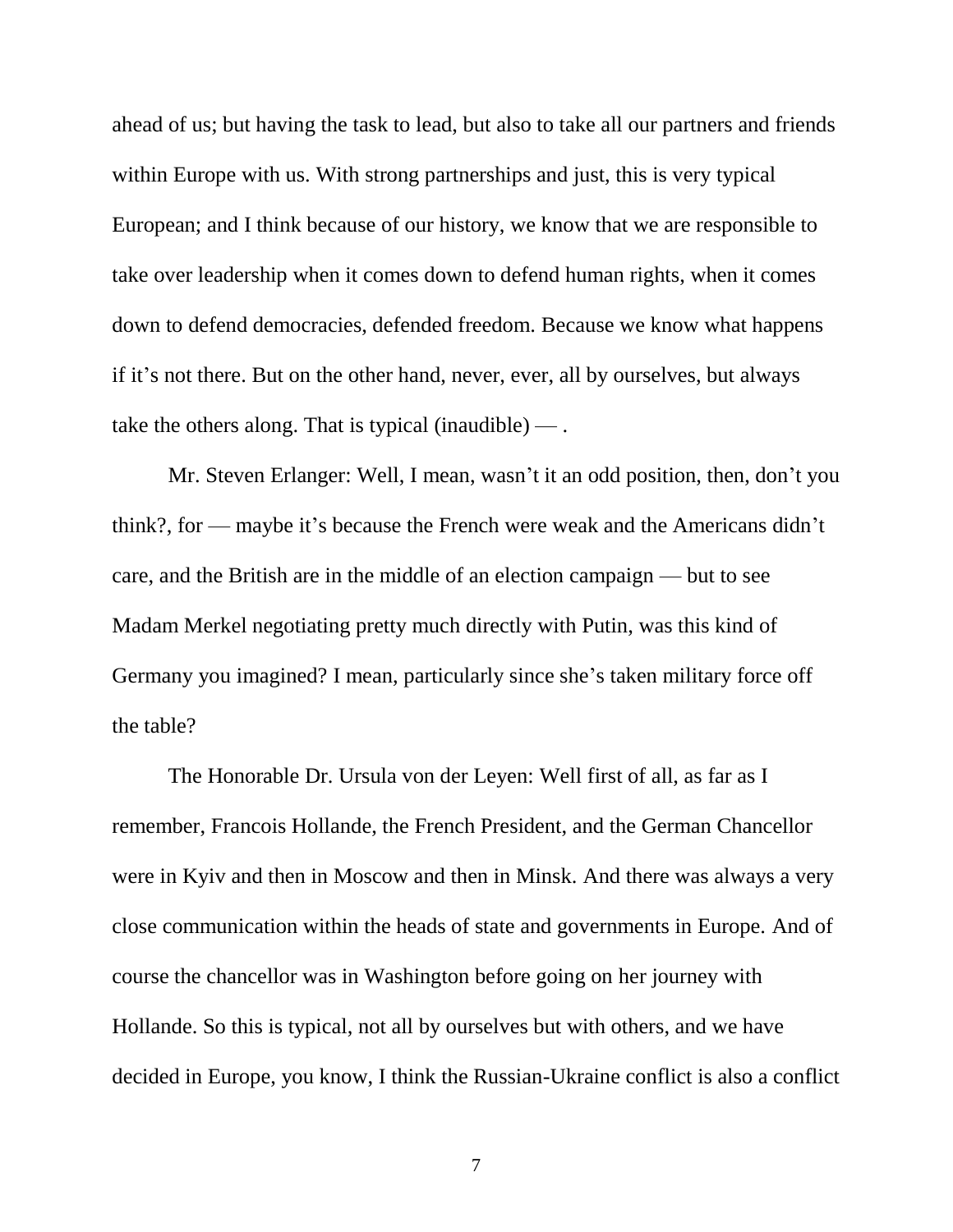about what kind of instruments do we use to solve conflicts? And Russia decided to take the instruments of a hybrid warfare, and the question was whether Europe was going to answer with warfare instruments; but we decided to answer with economic instruments where you need a long breath, but they are hurting Russia, Russia's (inaudible) there.

Mr. Steven Erlanger: Where they are in combination with oil prices. Now...

The Honorable Dr. Ursula von der Leyen: Let me finish that one thing. Because we think the solution will be at the negotiation table and will not be on the killing fields.

Mr. Steven Erlanger: Well then let me turn to Dr. Brzezinski because you wrote, I think in 1997 in your book, about the grand chessboard. I mean, this famous phrase which I've written down about Russia with Ukraine as an empire, and Russia without Ukraine is more of a European country. So given that Eastern Ukraine is pretty much occupied by Russian-supported forces, would you call Russia a semi-empire? Or — ?

Dr. Zbigniew Brzezinski: I think Russia right now is an aspirating empire. That is to say, in the eyes of some, it wishes it could be. And more than that, perhaps, but it isn't yet because of internal weaknesses, and economic problems, not to mention others. But I think, looking at the issues that we're facing today, more directly, we really need to strike a balance between a policy in which we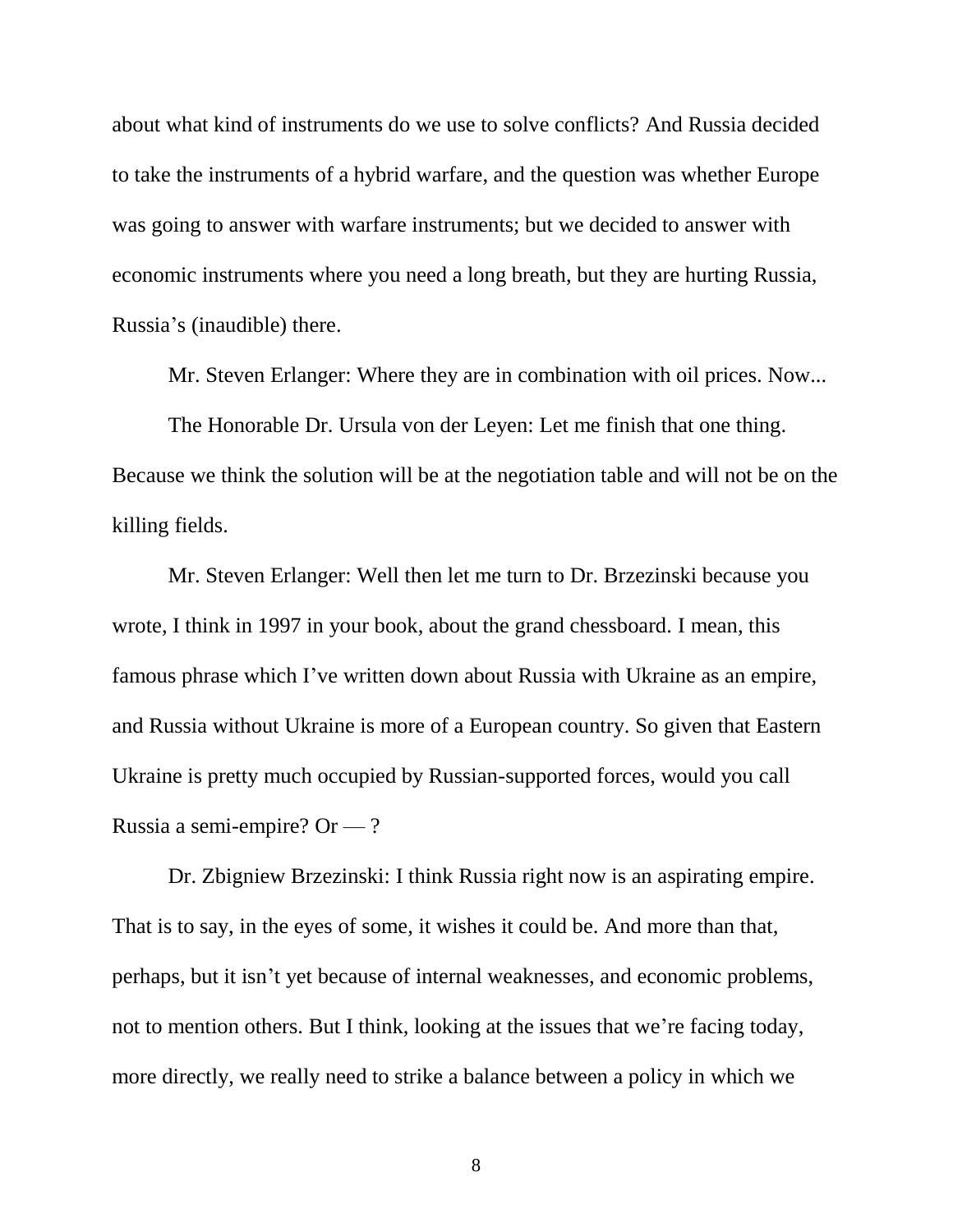offer Russia genuine accommodation, and at the same time convince Russia that crossing certain lines is prohibitively expensive for Russia itself.

We're trying to do that in a very difficult setting because we're a multination alliance in which everyone has, more or less, a say. But at the same time we have to face the fact that there is the risk that the Russians might calculate, or rather, miscalculate, that they can seek more than is tolerable. And that would produce unpredictable consequences. This is why I favor both deterrence, including reliance of force if necessary; and accommodation. For example, reassurance to the Russians that it is not our intent or objective to make Ukraine a member of NATO, but rather something like Finland.

Mr. Steven Erlanger: Just to rule it out. Now do you see the Minsk Agreement, which obviously Poroshenko also needed breathing space, but, I mean, do you see it as the beginning of a solution for the Ukraine to at least freeze the issue for now? Or do you see it as Arseniy Yatsenyuk sees it? As simply a pretext for Putin to have a more accommodating relationship and to get sanctions lifted?

Dr. Zbigniew Brzezinski: Well, I think it all depends on whether, first of all, it is respected. I think that's the critical dimension. Now if it is respected, it can be a point of departure for some accommodation in which there is quid pro quo, not all issues are resolved, Crimea cannot be resolved conclusively now, so the status quo, the new status quo, for a while, will certainly endure and perhaps more than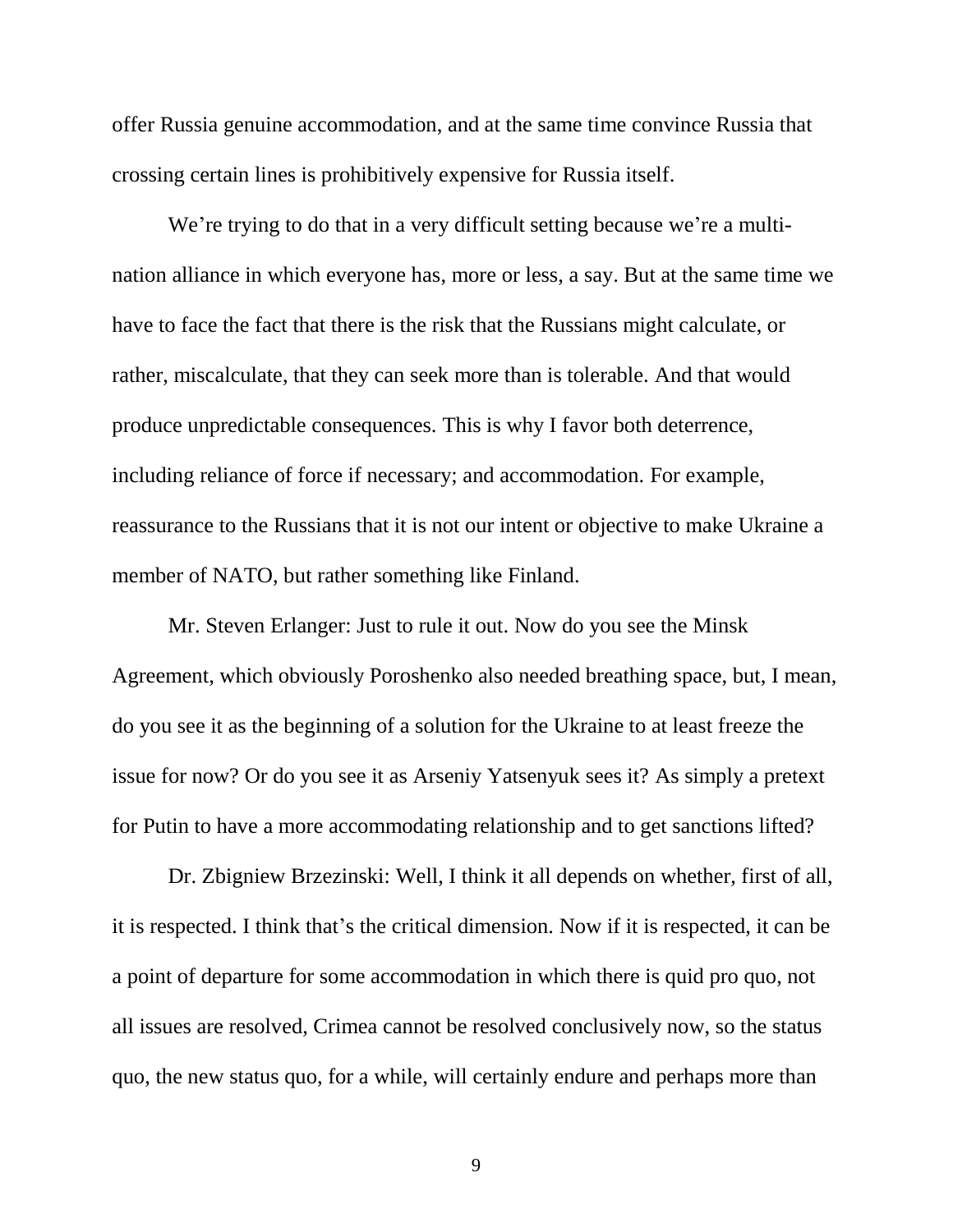that. But it is essential that Russia does not pursue a policy of undermining the possibility of Ukraine being transformed, with Western help, into a genuine, responsible democracy. And it's rather easy, through a series of short military confrontations, to impose such high economic costs on Ukraine that its efforts to reform itself flounder.

Mr. Steven Erlanger: Yes, that's right. Now can I just ask you, Madam Minister, I mean, there is a lot of talk now in NATO, certainly, about the possibility that Putin will move nuclear weapons into Crimea. And I'm curious how you would regard that. If he's annexed it, it would — anyway, I mean, it's a live topic and I'm curious what you think about it. And then, Dr. Brzezinski, what you might think about it.

The Honorable Dr. Ursula von der Leyen: It has to be observed how he is acting very closely. And I think we should not speculate too much ahead of things that happen or do not happen. And I want to put a little bit of emphasis on one point which hasn't been touched right now, but NATO changed a lot during the last year. We had, at the Summit in Wales, the effects of the Summit of Wales today are that we have a NATO that is way more flexible, agile, responsive. The spearhead is ready in two — two to —

Mr. Steven Erlanger: Is being sharpened or being forged.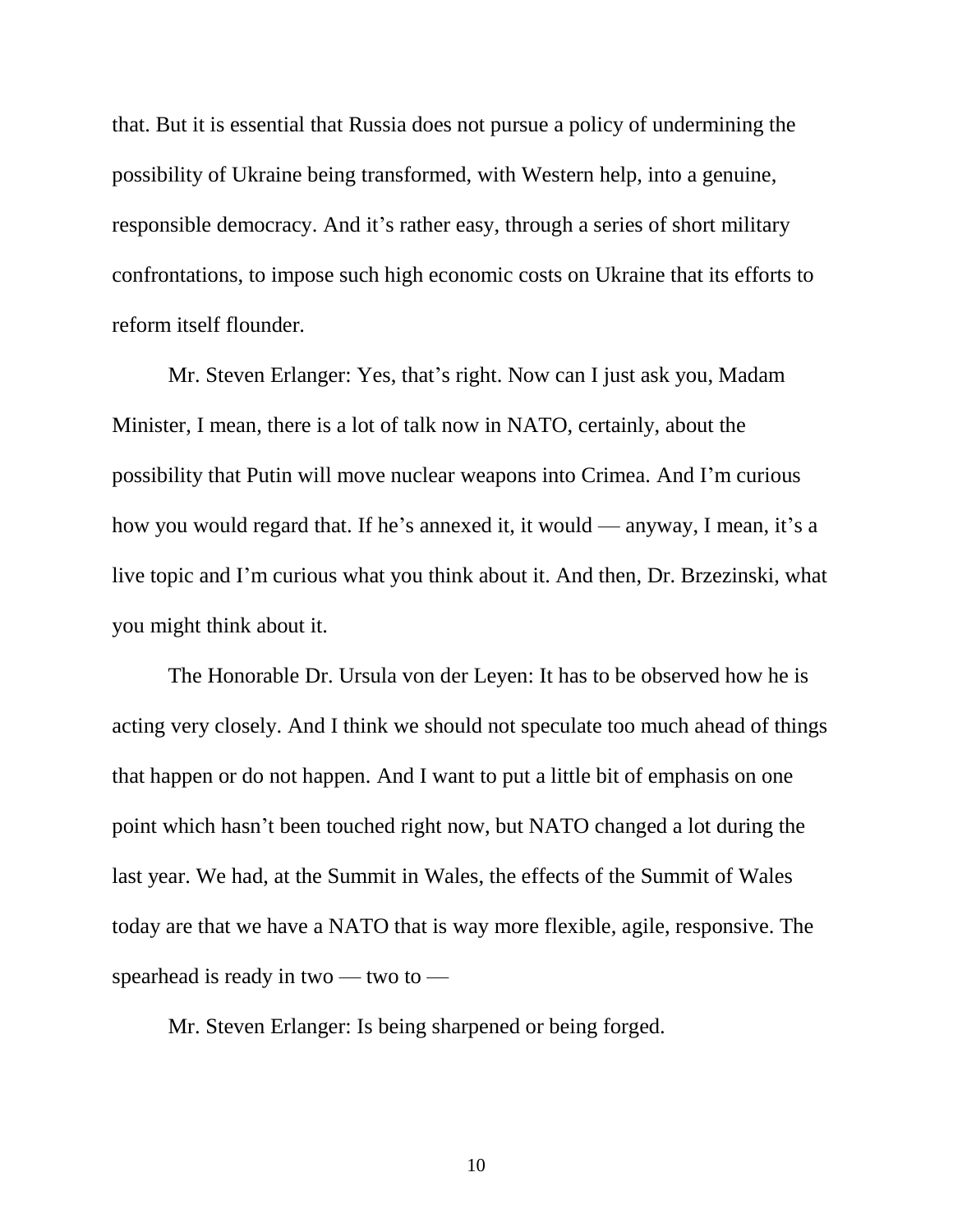The Honorable Dr. Ursula von der Leyen: Well, it's ready to two to five days, which is different from where we came from where 30 to 180 days. The nephews in the Baltic States and Poland, in Bulgaria, Hungary and Romania are very important for those countries as reassurance. And of course the (inaudible), which all shows that we are very serious about making clear that the Article V, we are serious about it. And that we will react.

Dr. Zbigniew Brzezinski: Well first of all, there's nothing to prevent the Russians from placing nuclear weapons in Crimea, if they so wish. And there is no effective legal prohibition either. So I'm inclined to the view that they probably will. What worries me more than that, because actually whether they're in Crimea or not, is not really militarily decisive. What worries me more is the fact that over the last several weeks, Putin and his regime have deliberately flaunted the nuclear threat in direct and indirect ways at the West — over-flights, actual references to nuclear weapons. That has not happened for decades, and that's dangerous.

Mr. Steven Erlanger: Now, and they have their transponders off, too, which doesn't help very, very much. So, as you said, deterrence is the key issue, if we're not drawing the line in — on Ukraine because it's not part of NATO. Part of deterrence is confidence, I mean — and the big question is whether the Balts, as we've often wondered, are defensible; and whether NATO's doing enough to make the line clear. For instance, there's a lot of debate about prepositioning heavy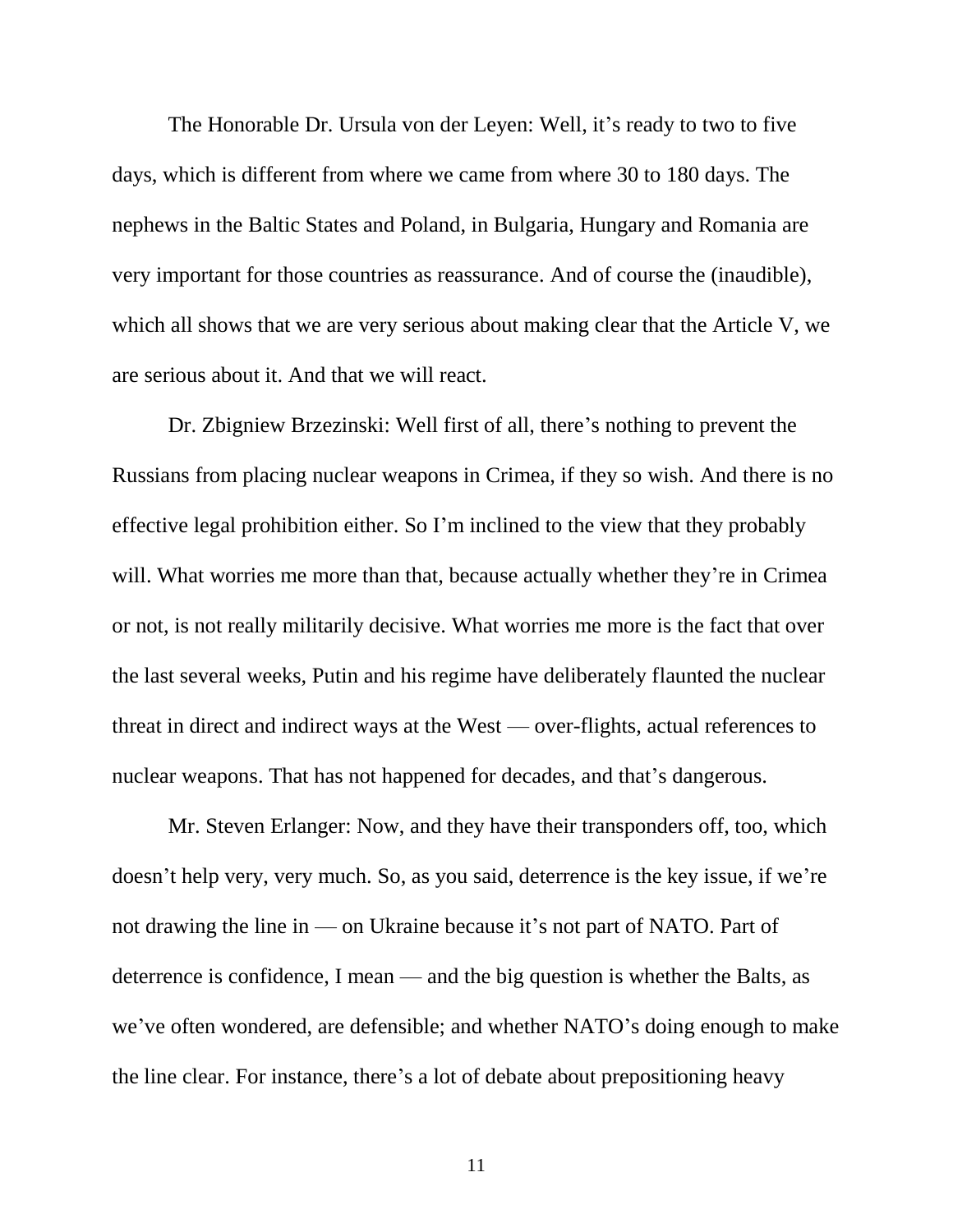armor along the Russian border, it's very difficult to do it, there's a lot of complications and argument about it. Is this something that you favor? Is that a message Putin would understand? How do you make deterrence better and more important than, I mean — obviously what you've said is there are a few headquarters and it's about a hundred people, I think.

The Honorable Dr. Ursula von der Leyen: Oh no!

Mr. Steven Erlanger: No, no, it is. I mean, it's about a hundred people in each of the Baltic countries, tops.

The Honorable Dr. Ursula von der Leyen: No, no, no. Don't underestimate the Readiness Action Plan which is a coherent large implementation of different instruments to be absolutely ready and organized to defend this part of Europe, too. It also has other meanings. But that's the reason why there was a lot of change in NATO over the last year; and what we're doing now is implementing it concrete and actively in those different countries I was just naming, and I would not underestimate this instrument. It is the necessary response to what we've seen at the borders and the way Russian were provoking now and then, we are giving a consolidated and clear message and response to that.

Mr. Steven Erlanger: Dr. Brzezinski, do you think this message is sufficient? Or does it need to be enhanced?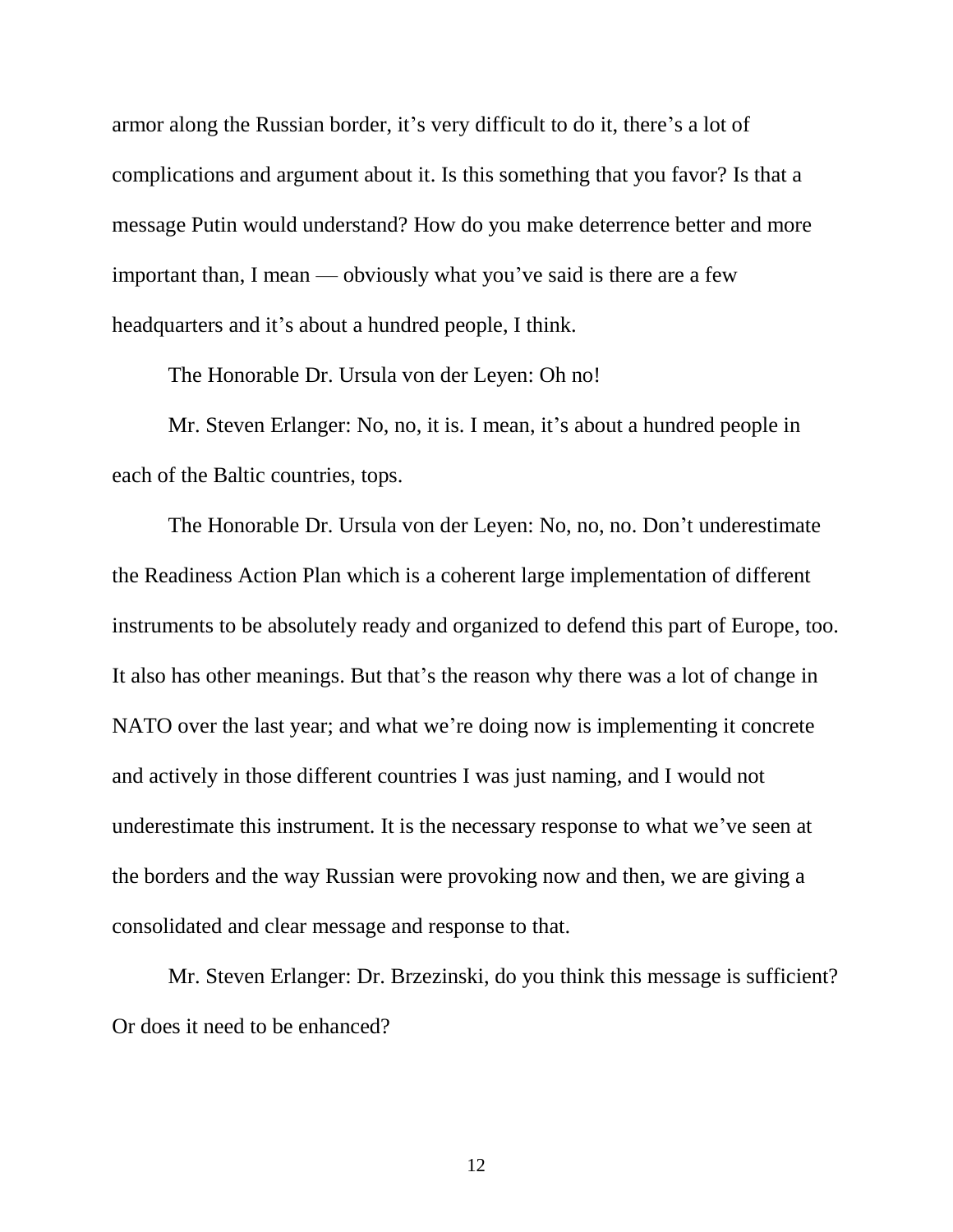Dr. Zbigniew Brzezinski: I think probably some enhancement would make sense. The main point I want to make is that there has to be a balance struck between deterrence and accommodation. We have signaled a willingness to accommodate. I'm not sure that, at this stage, we have succeeded in convincing the Russians that we are prepared to deter the kind of steps they are adopting in order to intimidate or undermine Ukraine. And we have to cope with both of these issues. But accommodation is equally important. Because in my view, the only outcome possible for Ukraine is one in which both sides walk away and can justify to their respective constituencies the settlement that was made and not one backs off and the other one prevails.

Mr. Steven Erlanger: I mean, do you think the general Minsk formula of some kind of political decentralization and federalization of Eastern Ukraine works? Or is — the way I read the agreement, it's really Russia that will decide whether it's sufficient in order to close the border?

Dr. Zbigniew Brzezinski: Well, there's no doubt that this is a rather unusual arrangement in which one country dictates to another, that the other country has to be decentralized. Whereas it itself has a variety of nations and religions under it and doesn't propose a similar regime for itself. But I know that's unrealistic. I think the real test is, what can Ukraine digest while at the same time developing steadily and making constructive use of Western aid? I am afraid that the aid will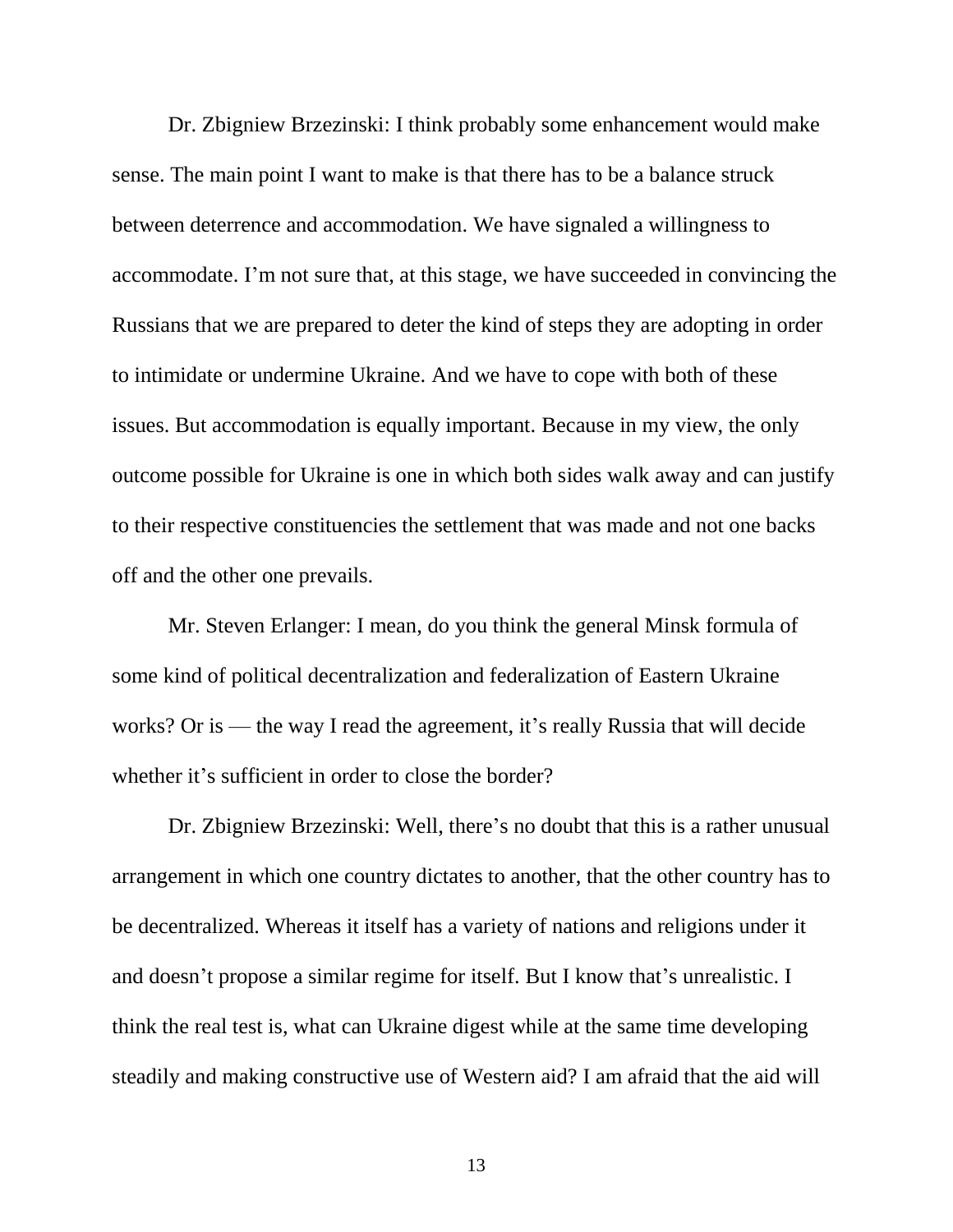be used mostly as a Band-Aid because of periodic crises. So we have to strive to reach an arrangement with the Russians that is really comprehensive and binding. And that's difficult, and it probably cannot be done unless the Russians become convinced that the costs of using force — the costs of using force, are prohibitively high and not worth the stake.

The Honorable Dr. Ursula von der Leyen: And that's the point I want to make. The costs of using force have not only to be military losses. What Europe is doing at the moment, being together with the Americans, is imposing economic costs on Russia; and they are hurting. And the costs are extremely high for the Russian economy at the moment being, and will be over years. So this is what I said at the beginning, I think we have a debate also about how to solve conflicts and what kind of costs are we imposing on each other? Are they losses of lives, or losses of the ruble, or Euros or dollars?

Mr. Steven Erlanger: Well this is a fair point. But of course, though it has caused economic pain, it hasn't stopped Mr. Putin from doing pretty much what he's wanted. So — .

The Honorable Dr. Ursula von der Leyen: Not in the short term.

Mr. Steven Erlanger: — so if the point of sanctions is to deter, it hasn't quite worked yet, though, again, with Minsk he might be willing, it seems, to have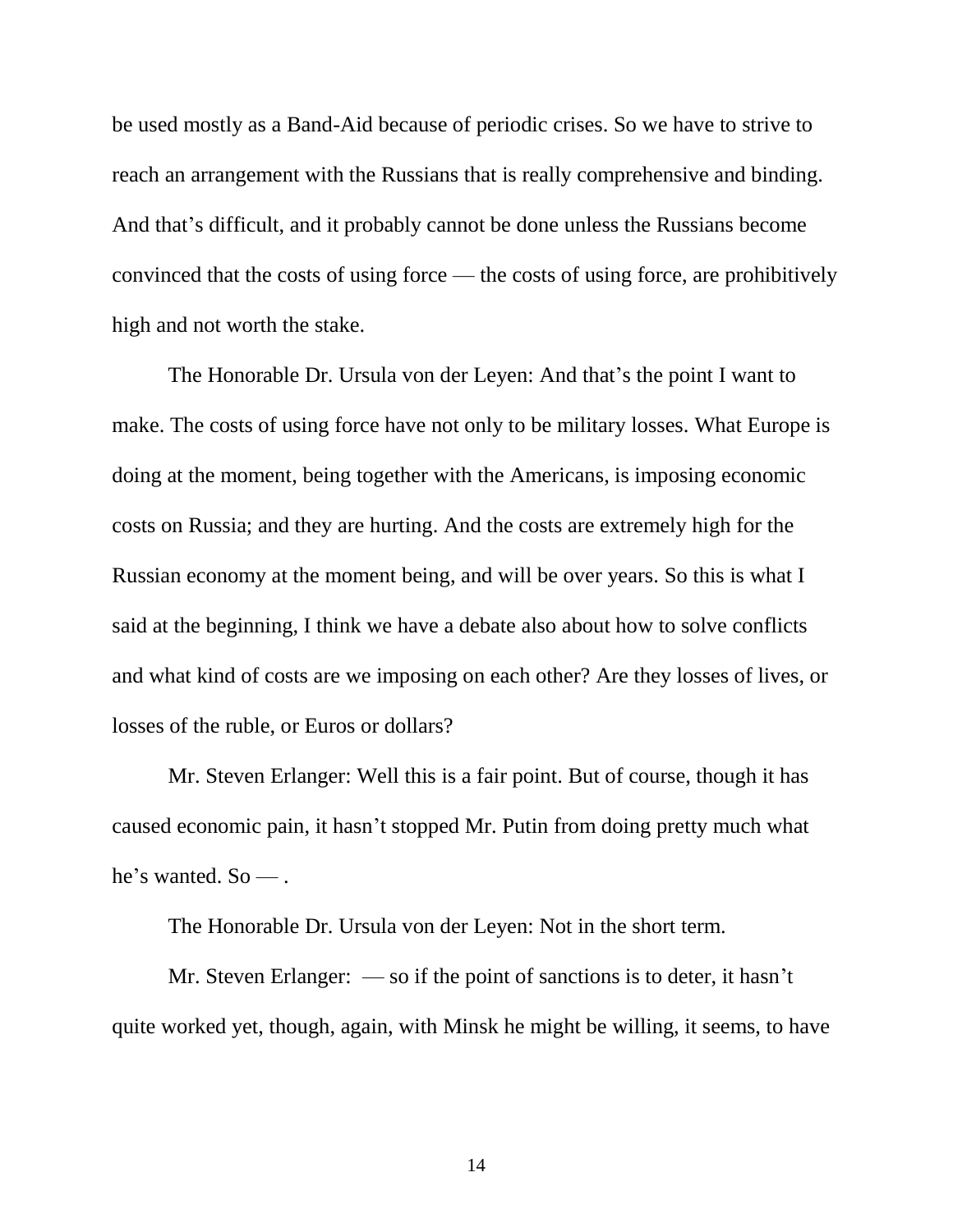a slightly frozen border for a time, at least, to see whether Europe will roll over sanctions or whether they'll get worse or not.

Speaking of costs, Madam Minister, I couldn't, not ask you this, in NATO, in Wales, the headline goal was 2 percent of GDP. Even Britain is falling below two percent of GDP. There's only one Baltic country, I believe, Estonia, that's above 2 percent. So the question is, Germany, which is rich, as we know, and big and responsible and, as you say, wants to have a role in collective defense without too much fighting, you're spending 1.2 percent of GDP on defense. Now you're spending more on equipment. But shouldn't you be spending more? And isn't there a way for you to spend more that could reassure your own population?

Dr. Ursula von der Leyen: Yes. We come out of a story after the reunification of falling financial lines year after year after year, declining Bundeswehr. And yes, you are right, we have a large debate now in Germany that it's obviously necessary to invest more in security and defense on the Bundeswehr, which is good because the political atmosphere and the public opinion changed completely. And yes we're going to have a rise in budget of 1.2 billion for the next year and over the last — next four years, 8 billion. It's not a matter of one year or two years, it's a matter of sustainable, long-term higher budgets in defense because we need a healthy ground on which we are standing.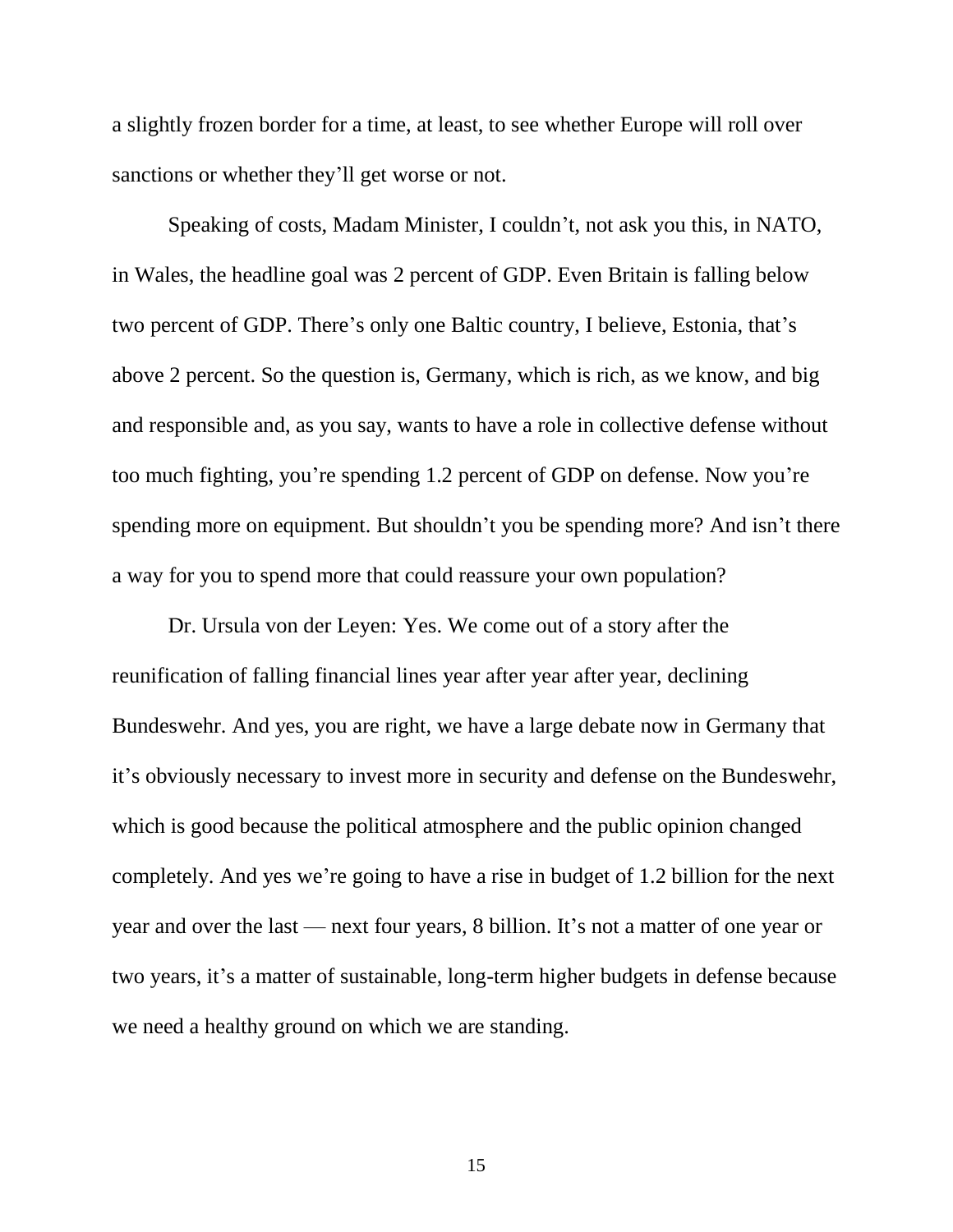So I'm with you. But to reach the two percent for Germany is also difficult because we have a very strong, very much rising GDP. So you always have the benchmark there. Just to give you an impression, next year, the German overall budget will rise 3.3 percent. The defense budget will rise 3.7 percent, which is higher than the overall budget. But still, we're far away from the two percent of the GDP because this one is going through the roof.

Mr. Steven Erlanger: Well let me — just before I turn to the audience, because I'd like to take a couple questions, have you ever considered — I mean, I'm not talking about sharing taxpayer money with Greece here — but couldn't Germany spend more in a NATO context to provide money for a fund for collective equipment purchasing that countries could use as NATO begins to move toward a different kind of warfare. Has that ever been considered? Some kind of NATO endowment fund that Germany could spend some of its money on to get up closer to 2 percent, that wouldn't necessarily be on the Bundeswehr, but would be for the collective NATO good.

Dr. Ursula von der Leyen: Well, what is different in Germany from most other member states of NATO is that whatever we do goes into NATO. So we have the largest share, apart from the United States, of soldiers and of equipment and of finances in NATO. This is different in other member states. So I would not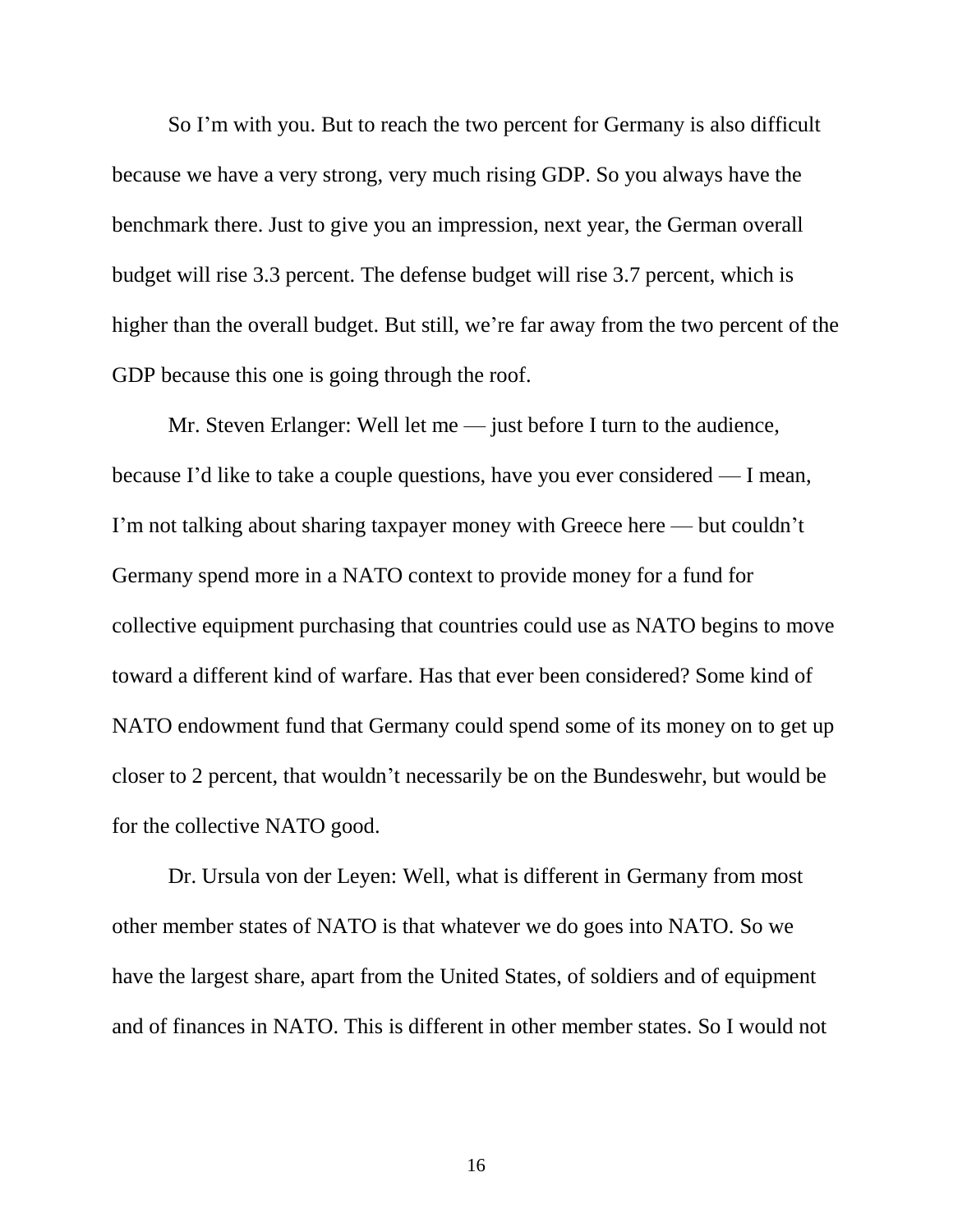understand what a specific fund would change, because we give everything in NATO.

Mr. Steven Erlanger: Well, the fund, I mean, an awful lot of small countries that can't afford to buy air transport, for instance. And then — anyway, I just raise it in the air. Okay.

Dr. Ursula von der Leyen: No, no, no. It's a good thought because we have a multinational helicopter institution in Germany. We build it up right now. So we are buying the helicopters. And small nations are fitting in with personnel and have the chance to equip their personnel with helicopters which are located in this multinational organization in Germany, when we buy the helicopters. Of course, this is the right idea. It's the way to go. And we have — as a framework nation, of course we have to supply the frame with a lot of equipment and infrastructure so that other smaller nations can plug in with highly specialized personnel, which we lack. So we need them to. And that's the way NATO works.

Mr. Steven Erlanger: Sounds like a good beginning. I want to take a couple questions here, in the time we have. I see Charles Grant, first.

Mr. Charles Grant: Charles Grant, Centre for European Reform. I have a question about whether NATO is really a paper tiger or not. A senior NATO official recently said — this was an off-the-record event — that while the Zapad-13 exercise, which Russia carried out in Kaliningrad, showed that it could mobilize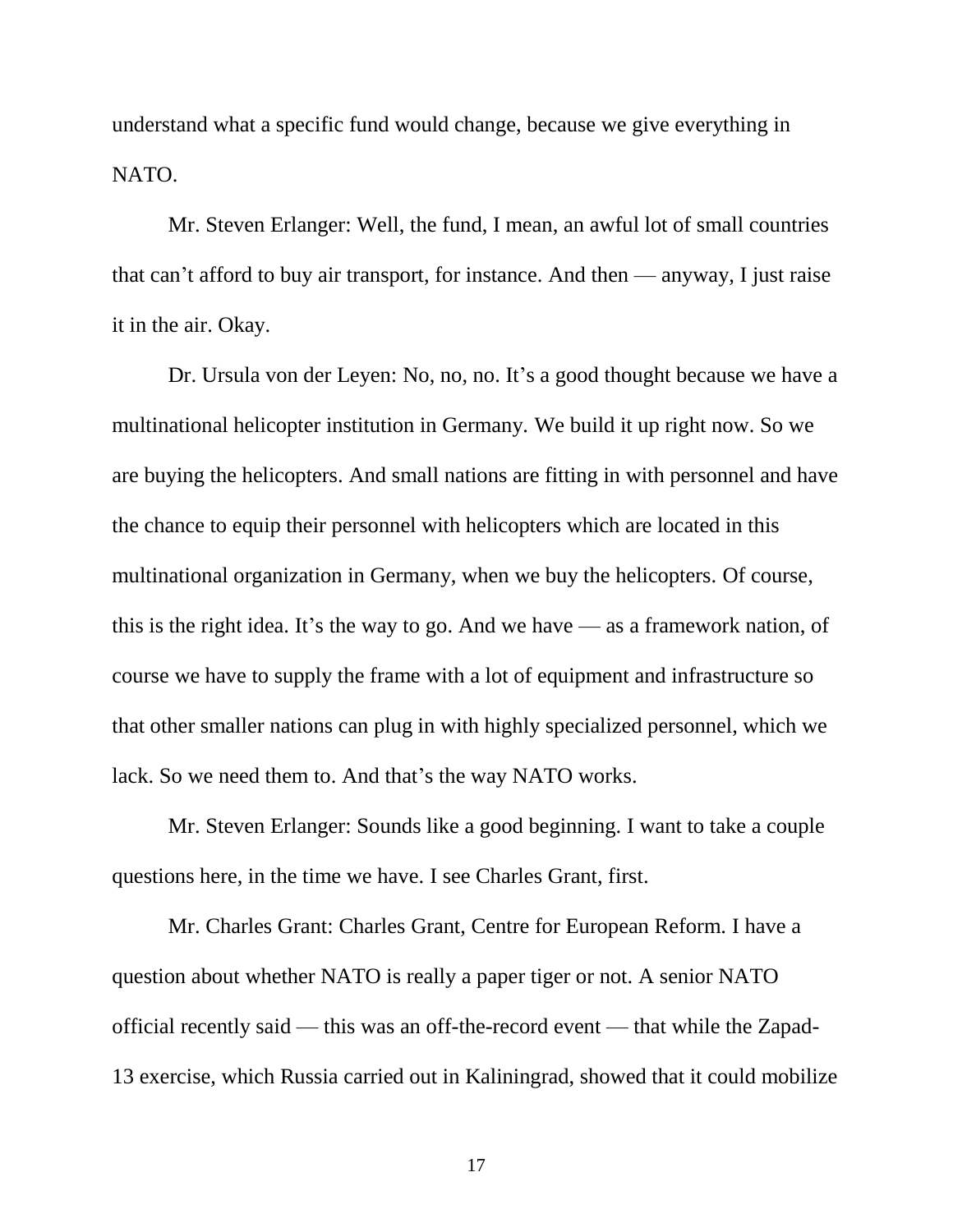60,000 to 80,000 troops in 72 hours. It would take NATO six months to mobilize that many troops. He said that the decision-making processes within NATO are so slow and cumbersome that, even if streamlined, after a Russian incursion into the Baltic's would take NATO 10 days to take any kind of decision on what to do. And he also said the Baltics are militarily indefensible, seen from NATO. So if that is correct, isn't Russia — doesn't Russia just see that NATO is a paper tiger and it's not actually much use in defending our security?

Mr. Steven Erlanger: Do you want to take that right now?

Dr. Zbigniew Brzezinski: Thank you very much.

Mr. Steven Erlanger: It's encouraging, you know?

Dr. Zbigniew Brzezinski: The Russians, theoretically, could accomplish some significant tactical successes through the advantage that they have in more rapid decision making and more rapid deployment. But the Russians would have to calculate, is it going to stop right there? What would be the reaction, particularly of the United States? Because the fact is that if NATO collectively dilly-dallies, the United States nonetheless probably would be involved, and actively so. And my sense is that within the Russian military, at high levels today, there is some serious concern whether the renewal of the Russian armed forces, which is underway, is yet ready at greater situation that makes Russia ready for major warfare.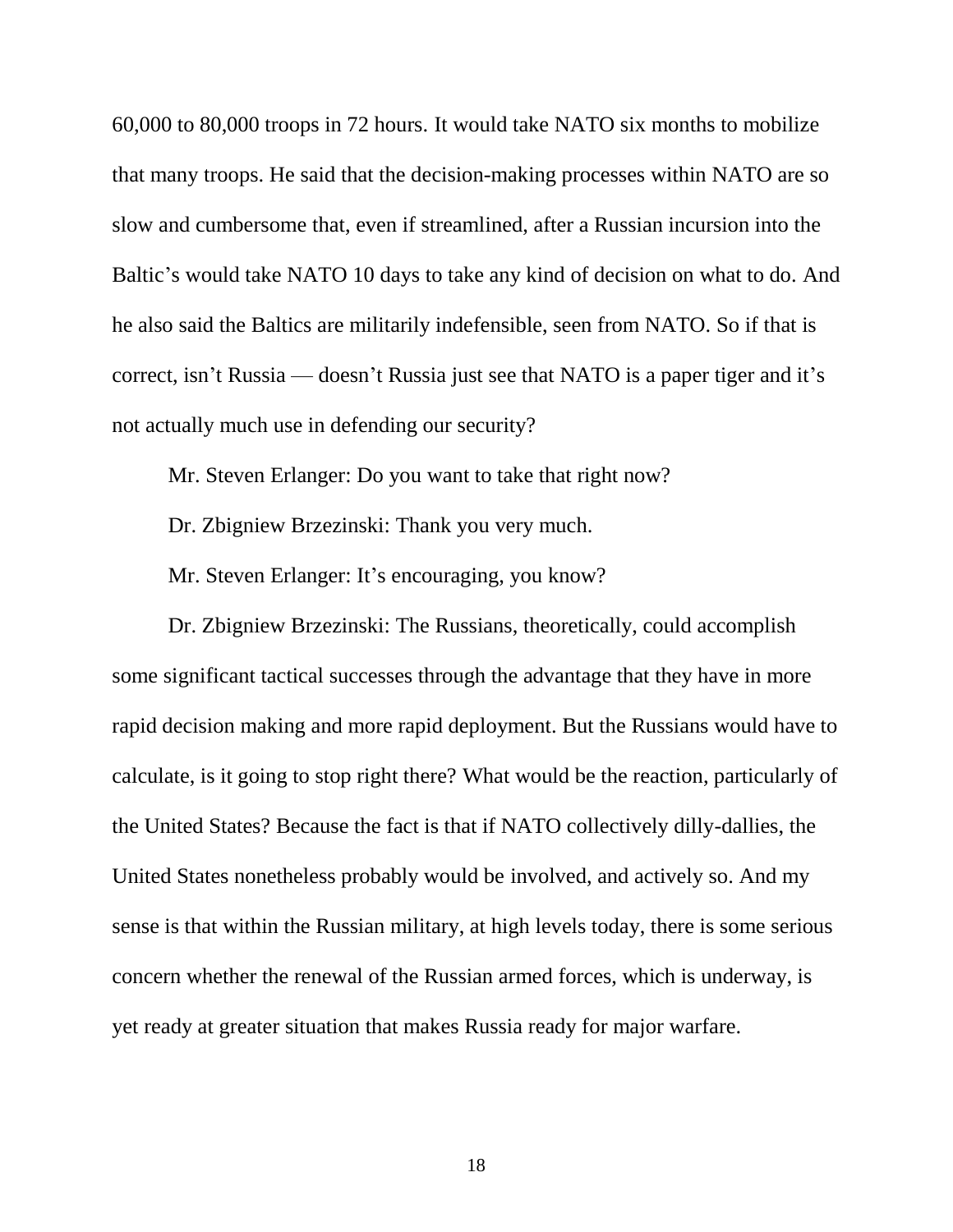I see some analogy here between the German general staff after Anschluss, warning Hitler that if he pursues the efforts against Czechoslovakia too energetically, he will plunge the Germans into a war for which it is not yet ready but will be ready in about four years. They were correct. And I suspect that a similar situation is, in fact, existing today in terms of the ratio of power between the United States and Russia.

Mr. Steven Erlanger: Madam Minister, do you want to answer?

Dr. Ursula von der Leyen: Yes, just at one sentence. And therefore, the tool of the economic sanctions is in a double way hurting, because you have to pay for modernization of an army. We were talking about money just a moment ago. And if an economy is going down the drain, the Russian economy, you cannot invest anymore that much in a modern army. This is a thought, too.

Mr. Steven Erlanger: And its foreign reserves are going down. Sir, sir.

Dr. Zbigniew Brzezinski: The problem however is that the Russians may pursue an assertive policy towards Ukraine just far enough to avoid a military confrontation but produce the result of the total collapse of the Ukrainian economy, the wasting of billions of dollars that came from the West, while Russia still suffers — indeed, it does suffer from our sanctions — but remains a major power and therefore achieves a major change in the geopolitical situation in Europe.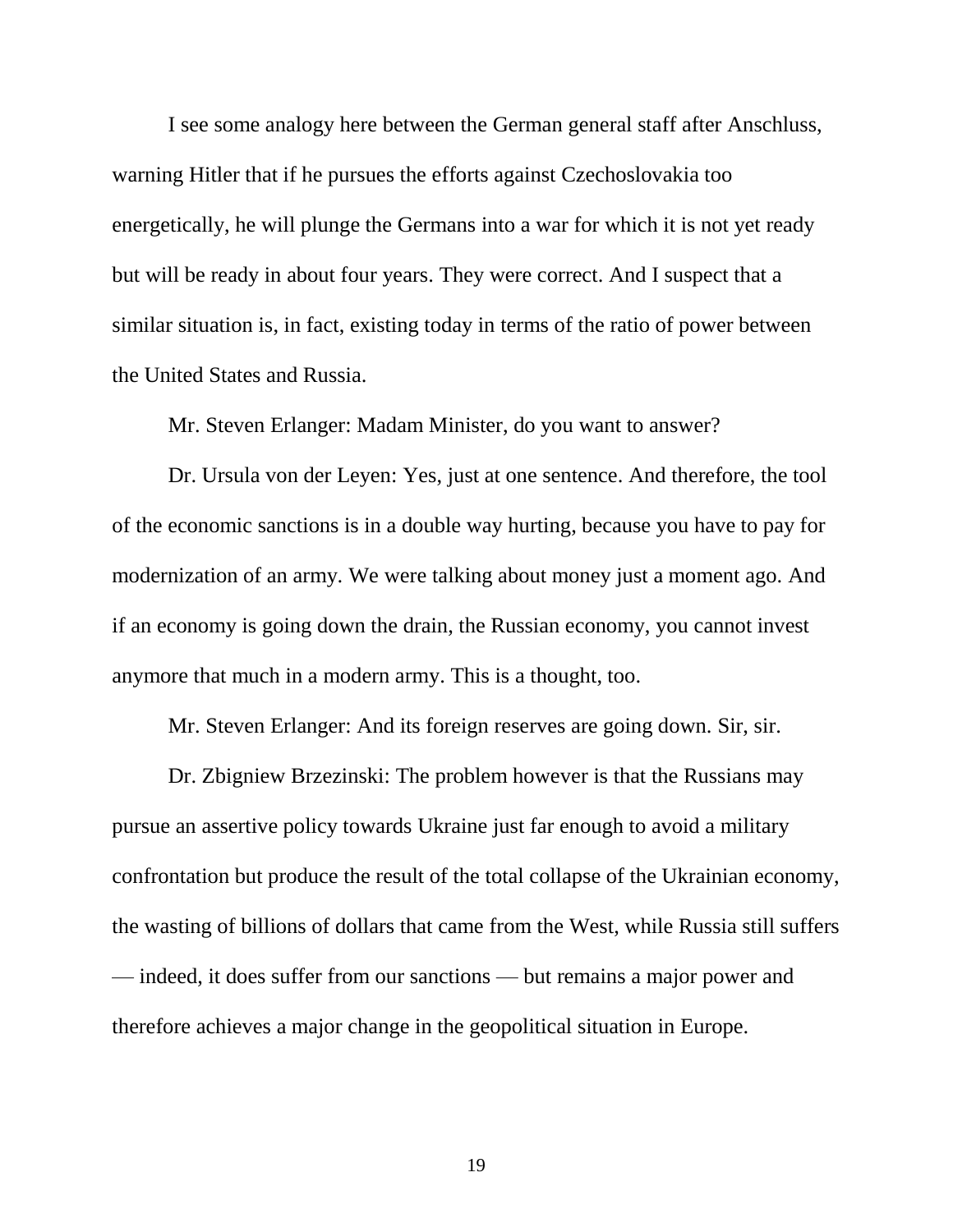This is why we have to be very careful. And I repeat myself here. On the one hand, make a serious effort at an accommodation with the Russians and offer them a deal that they can live with. But at the same time, make it very clear to them, as credibly as we can, that the deliberate use of force, even if only periodically, is going to produce higher costs for Russia and that we're prepared to undertake the needed actions to that effect.

Mr. Steven Erlanger: Let me take another question. I see some — a hand way in the back. But I can't really — it's very hard to see. Yes. Go ahead. Do you have a microphone?

Mr. Iter Turan: Yes, Madam Secretary, you seem to be advocating two things. One, (inaudible)

Mr. Steven Erlanger: Could you identify yourself? Sorry. Just for the…

Mr. Iter Turan: I am Iter Turan from Istanbul Bilgi University.

Mr. Steven Erlanger: Thank you.

Mr. Iter Turan: You seem to be advocating, on the one hand, that there is closer cooperation within Europe on security matters. On the other hand, you also advocated that NATO and Europe, or the United States and Europe work more closely together. Why is this not happening? What do you see is the major impediment?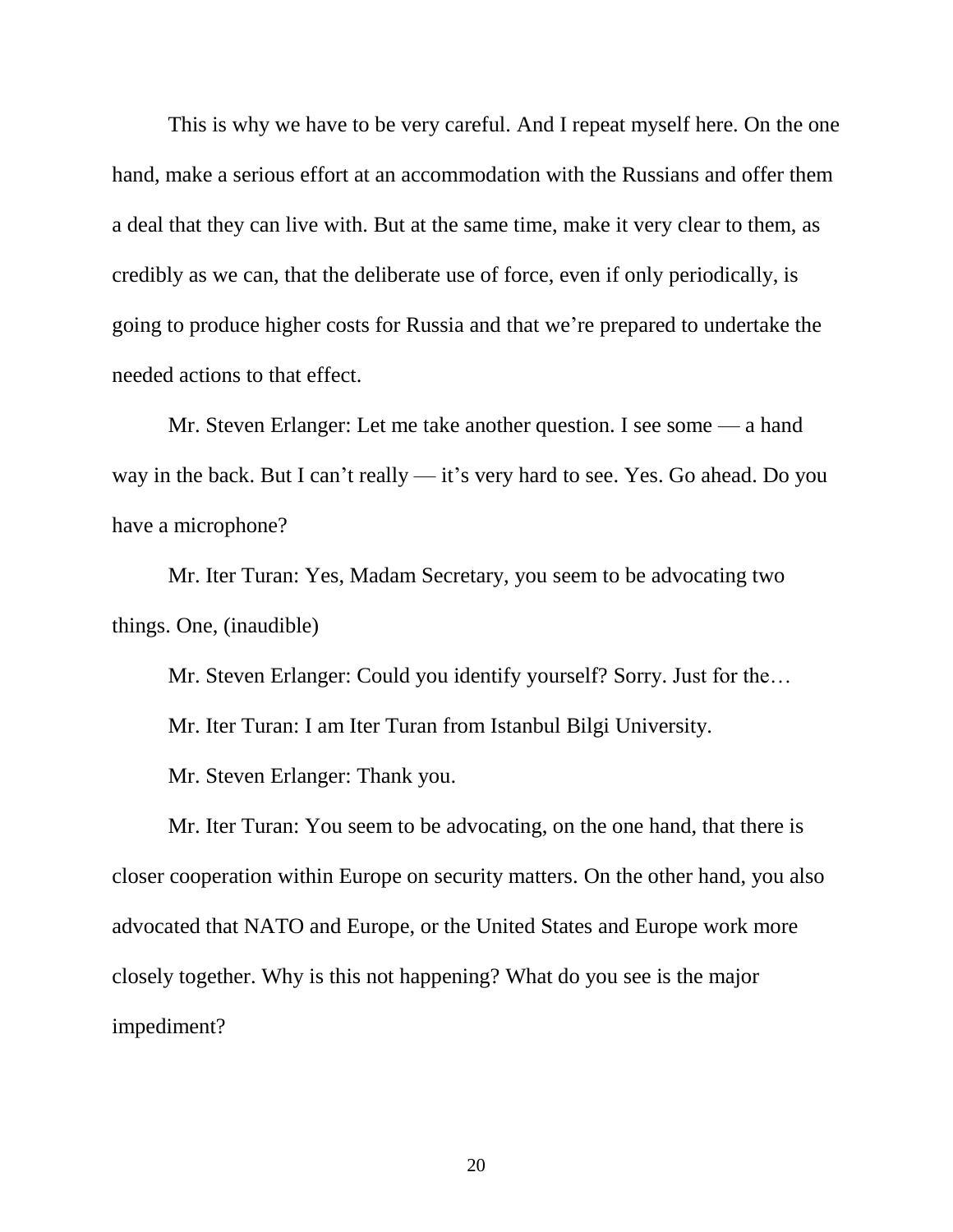Mr. Steven Erlanger: Good question. Why don't we get an answer? Go ahead.

Dr. Ursula von der Leyen: Well, there has — if you look back at the history, the beginning of the European Union was a defense union. Then of course because of France, it stopped at that point. That was for many, many, many years, a huge gap. In between, all these things happened like the single market, the single, the euro; we had Schengen, enormous changes within other fields in Europe. And the defense union kind of was quiet and sleeping. It started again a few years ago when France came back to that idea, which shows that within Europe I always think you need to have goals you aim to. And that the moment being, when we talk again about the European Army and the European Defense Union over the last weeks, we had a lot of input now from different countries, the Commission and others, how we could proceed. In other words, you take small steps, necessary steps at the beginning. If you have the goal, all of us know where to focus on. And there we have to be consistent and work hard and go this way.

Mr. Steven Erlanger: Christoph, one more, short please. Thanks.

Mr. Christoph Von Marschall: I want to ask about European Army and let the air a little bit out of this idea. It sounds very nice and of course we get a lot of positive reactions. Europe is always good. To do something together is always good. But is a European Army possible and thinkable if we have still in Germany,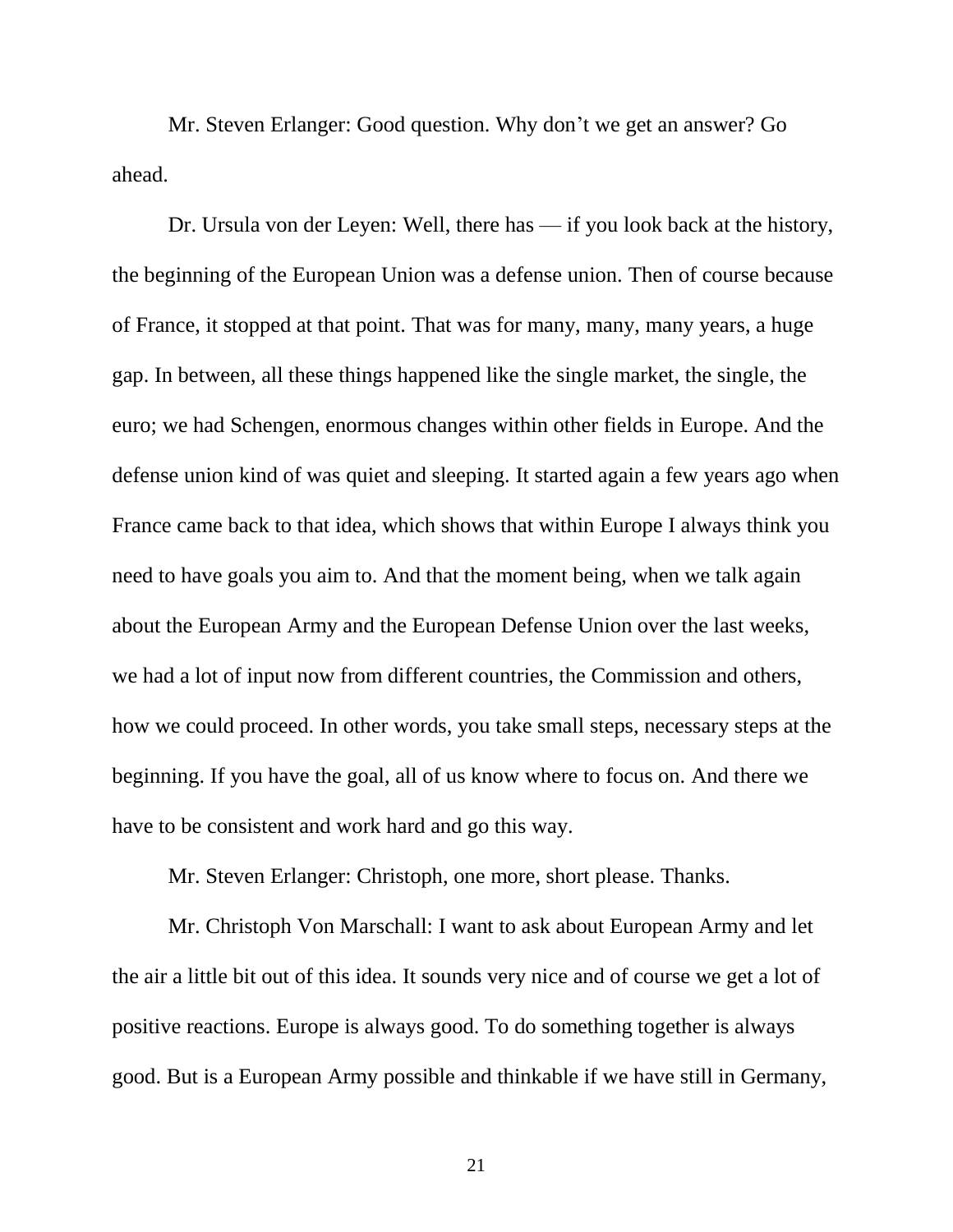there's a so-called Parliament Vorbehalt (sp?) that there can't be any action if the Bundestag hasn't agreed before. I can't really imagine that France or Poland or the Netherlands will make their use of military force dependent on the vote of the German Bundestag. Is not sending your own soldiers into combat the core of national sovereignty? So shouldn't we rather think about pooling and cooperation but not about a little bit balloonie ideas like European Army today?

Mr. Steven Erlanger: Thank you, Christoph.

Dr. Ursula von der Leyen: Thank you for being so charming. But…

Mr. Steven Erlanger: He is charming.

Dr. Ursula von der Leyen: He is charming, definitely, definitely. Well, you know, it has always been so in Europe, that there were some who said, "Well, the status-quo makes it impossible to go forward." I remember being a minister for labor, what a horror it seemed to be that Poland, the Polish labor market would join to the German one and we could have free movement of Polish laborers. And I was the one who told my public, don't be scared about that. That will be of positive benefit for Germany.

And what have we seen today? We're grateful and happy that we have the common labor market in Europe that has been at large. Of course we have changed a lot of the architecture. Of course we have changed law in Germany to integrate more Europe. So if you think in a little bit bigger context, of course it might be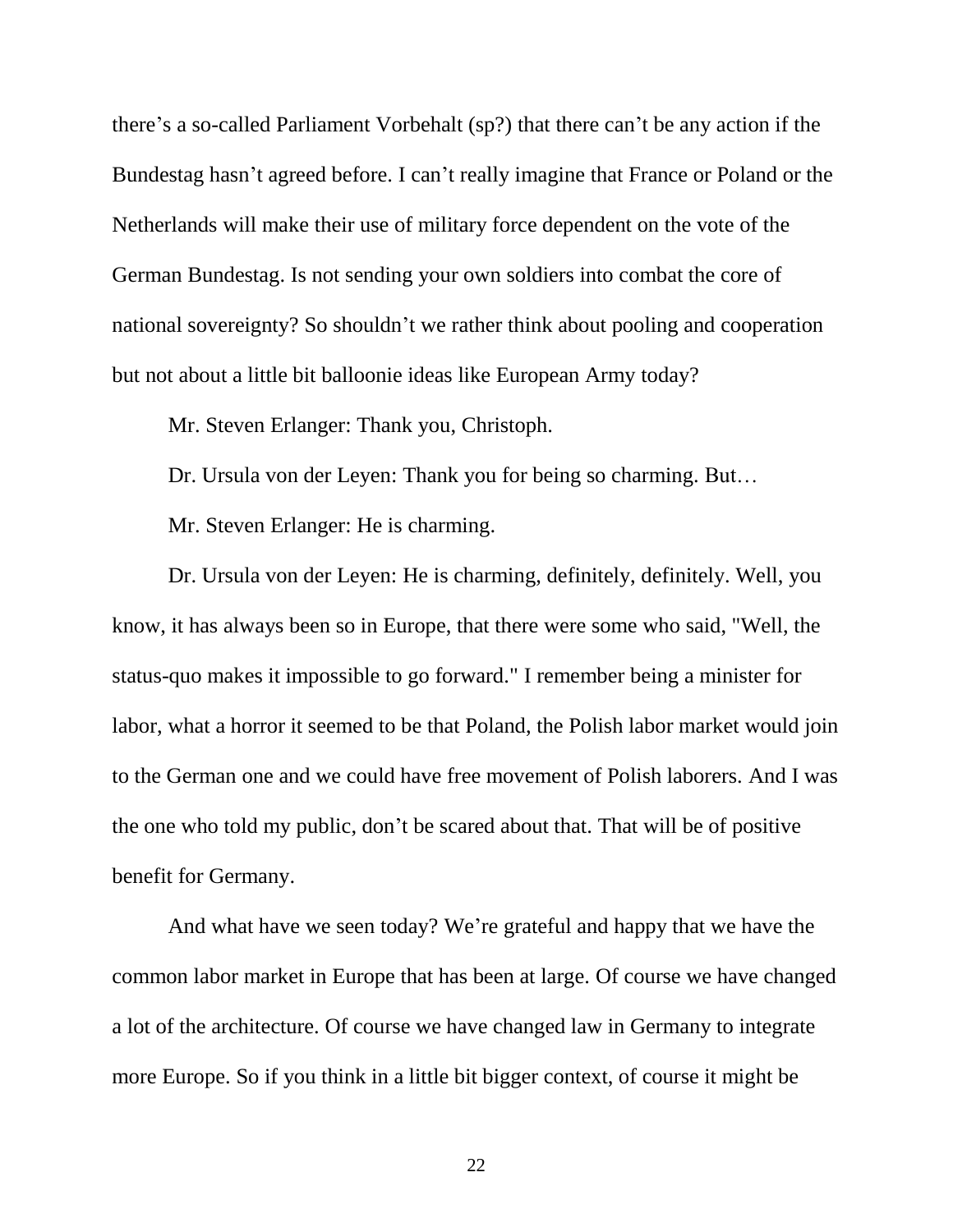necessary that we change German law. But this has been — that has been the story of Europe.

And I think if at the beginning of a development, we start with the ifs, and buts, which is not possible to do, we will never, ever move forward. On the contrary, we will have a development that we will stand-still. We will have a disintegration. We will have the Euro-critic — European-critic forces getting bigger and larger and more influential.

So you need within Europe those who believe in a deeper integration of Europe. And of course the European Defense Union is one part of it which is doable. There's a lot of room in the Treaty of Lisbon still. There's a lot of room and space for movement in the German Grundgesetz and the German law. So why not use it and why not move forward?

Mr. Steven Erlanger: I also want to just press you on that a bit, because Volcker Rule was supposed to be looking into this triple-lock of Parliament. I don't know whatever happened with that. And it was very nice when you described the Polish-German Armies under each other's command. But the question is, would they be good at doing anything? That's really the question. I think it's a political — lovely political idea, but…

Dr. Ursula von der Leyen: No. Excuse me, excuse me. The Franco-German brigade is in Mali at the moment (inaudible).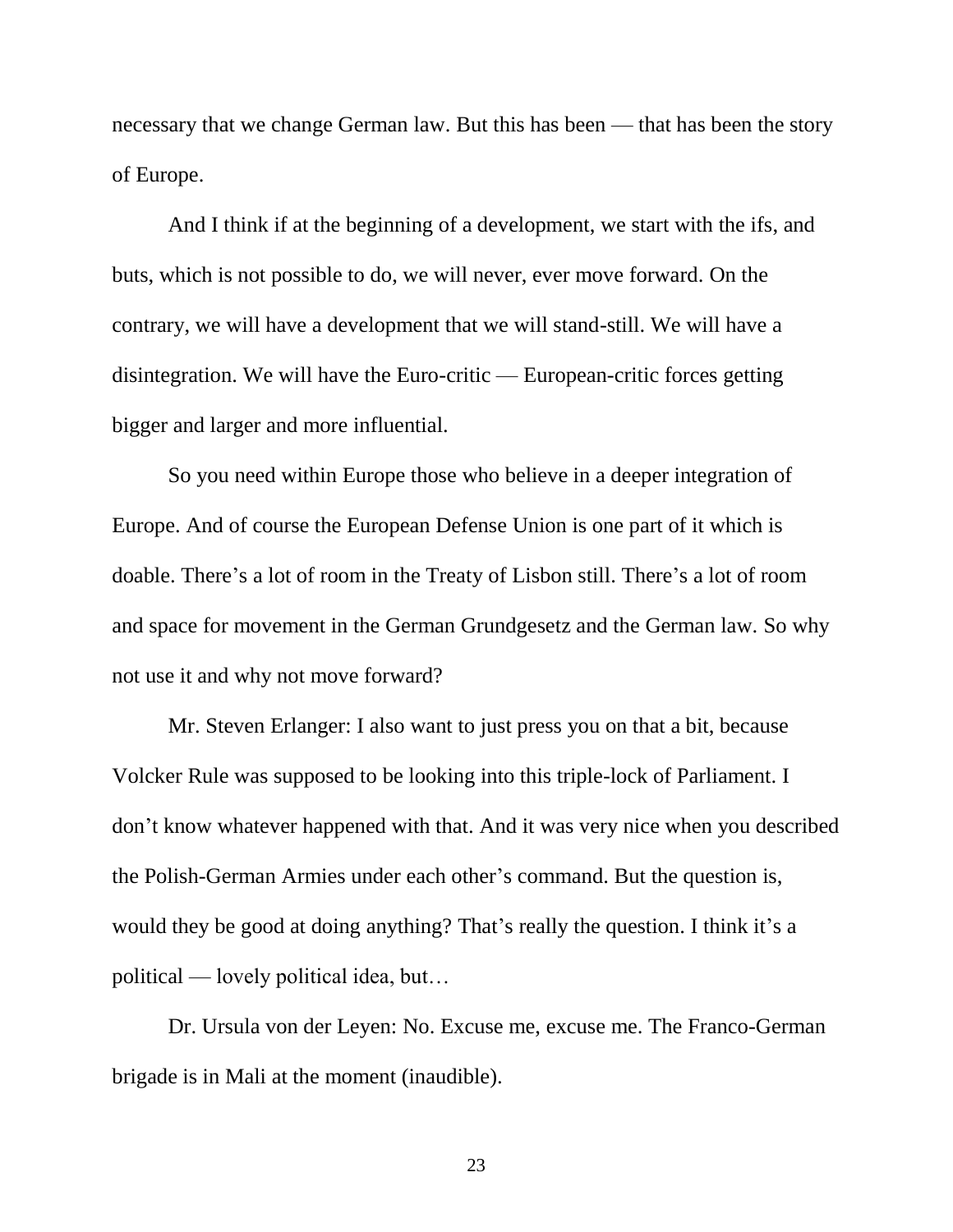Mr. Steven Erlanger: Finally. Finally. After the French asked…

Dr. Ursula von der Leyen: Yes, but it is clear…

Mr. Steven Erlanger: …and asked and asked and were refused and refused.

Dr. Ursula von der Leyen: And, please, may I — may I ask where the NATO response force has ever been deployed? Just to put it in this room. So we are not looking for conflicts. We have these — we have to build up our forces that, in case — and of course everybody is working for not having the case — in case it's necessary to use military forces, to send them. The NATO response force has never, ever been deployed. The Franco-German brigade is in Mali at the moment being. And therefore, I think it's the right way to move forward, to have this combination of Polish troops under German command and vice versa because it also shows that we are determined to work closer together with our European friends to be stronger in Europe.

Mr. Steven Erlanger: Okay. And right there, Marta. You've both got your glasses on, I'm sorry.

Ms. Marta Dassù: For the Minister. We see —

Mr. Steven Erlanger: Marta Dassù.

Ms. Marta Dassù: — we see, and welcome, in my view, a much more active German foreign policy and security policy on the Eastern front, much less so in the Mediterranean. May I ask you, you were in a different position at that time, 2011.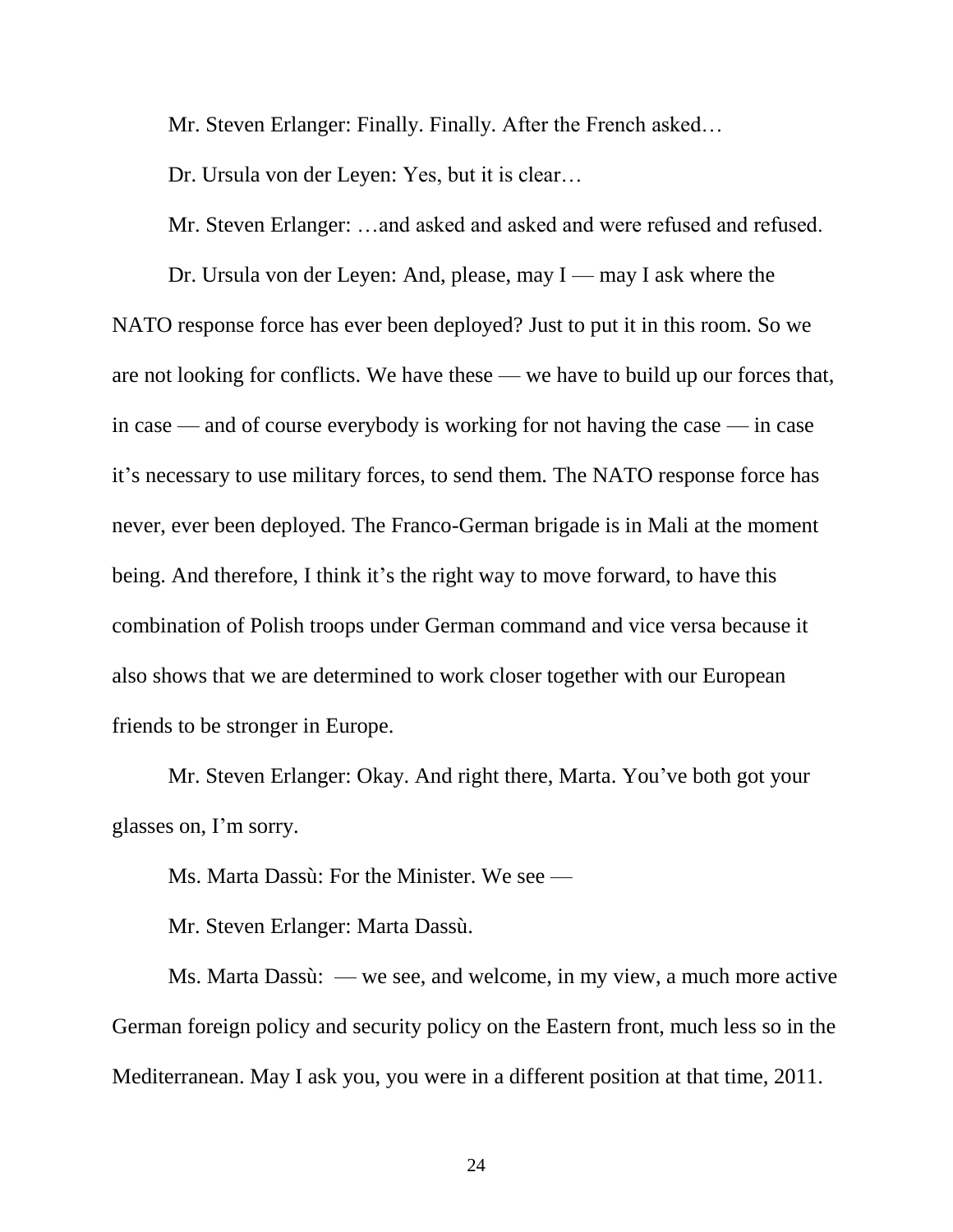You abstained your country, vis-à-vis the intervention in Libya and the U.N. Security Council. Would you consider that, now, the right decision at that time or a mistake?

The Honorable Dr. Ursula von der Leyen: Well, has it been — what the world did at that time, let's put it that way, or the west did at that time, was it successful? No. So I think we should not look back and blame each other because there were made a lot of mistakes on all sides, if I may put it that way. Let's look forward. I think the council today has been talking about Libya. I'm convinced, if we look at Tunisia and Tunis, the country where the Arab desire for freedom started, we need to do something to strengthen Tunis and Tunisia. And, of course, Europe will have to act somehow, what Libya is concerned, and we should do it in a very coherent and consistent way with our Transatlantic partners and within Europe. But the story back was not a success story.

Mr. Steven Erlanger: Unfortunately, we have to wrap this up but I do want to give Dr. Brzezinski a chance to respond. Do you believe that Putin and Russia right now represents a serious global danger or simply a regional danger, or is it a country on the decline that we don't have to worry too much about? Last question.

Dr. Zbigniew Brzezinski: I don't think he represents a global danger deliberately, but he does represent a global danger in the sense that he's setting in